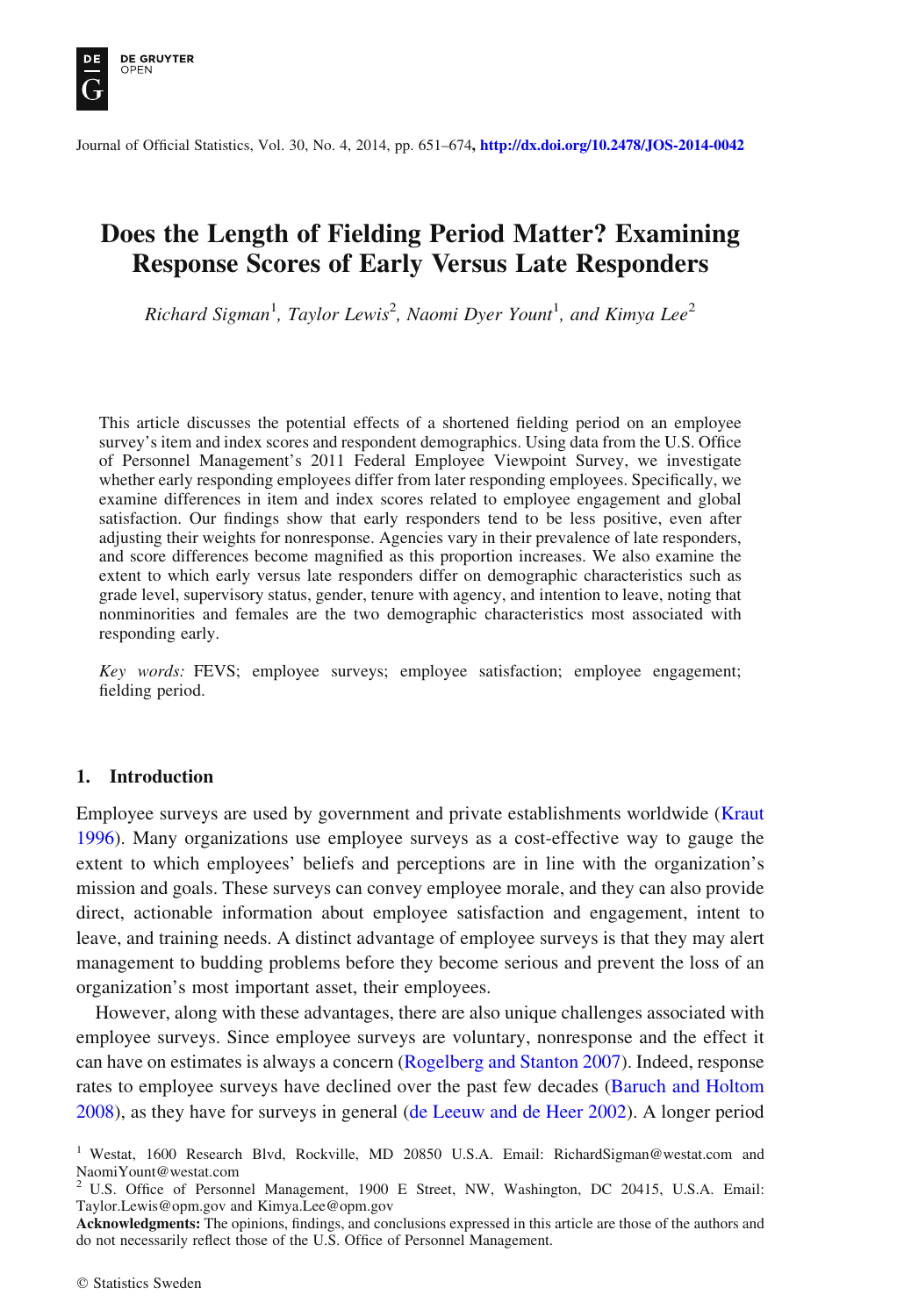of data collection may boost response rates, but comes at the costs of less timely data and higher administrative costs (e.g., following up with nonrespondents, staffing survey support centers). Faced with the unfortunate reality of stagnant or reduced data collection budgets, many survey managers find themselves questioning whether the fielding period could be shortened without adversely affecting the quality of data produced.

A natural way to evaluate a shortened fielding period is to compare the response patterns and demographic profiles for some definition of "early" versus "late" respondents. Studies with this goal in mind have a long and rich history in the survey research literature. Some of the many examples include Baur (1947), Newman (1962), Mayer and Pratt (1966), Gannon et al. (1971), Filion (1975), and Bates and Creighton (2000). In terms of demographics, these studies have found that early respondents tend to be older (Filion 1975), nonminority (Mayer and Pratt 1966), and female (Gannon et al. 1971), and of a higher education level or socioeconomic status (Newman 1962; Mayer and Pratt 1966).

With respect to attitudinal measures captured as part of a self-administered employee survey, the literature is much less robust, but a few examples are Pace (1939), Schwirian and Blaine (1966), Ellis et al. (1970), Green (1991), and Borg and Tuten (2003). Arguably the most pervading theme is that few noteworthy differences are found. For instance, Pace (1939), Green (1991), and Borg and Tuten (2003) essentially concluded there were no significant differences for questions asking about various dimensions of job satisfaction, whereas Schwirian and Blaine (1966) found early respondents tended to be more satisfied, although differences were slight.

As is generally the case with establishment surveys, a feature of the employee survey response timing studies identified above is that the target populations are often highly specialized. For example, Pace (1939) studied recent college graduates, Schwirian and Blaine (1966) studied members of the United Automobile Workers union, Green (1991) studied teachers, and Borg and Tuten (2003) studied employees of two German advanced technology companies. It is unclear whether these findings generalize to other employee populations. To the best of our knowledge, there has never been any research aimed specifically at our target population of interest, employees of the United States federal government. This article offers one such contribution, as we examine data from the U.S. Office of Personnel Management's (OPM) 2011 Federal Employee Viewpoint Survey (FEVS).

Section 2 provides some background about the FEVS. The remainder of the article utilizes 2011 FEVS data to determine the effects of reducing the length of the FEVS data collection period to two weeks. Section 3 provides a comparison of the demographic characteristics of early responders versus late responders. Section 4 compares earlyresponder estimates with all-responder estimates. Section 5 contains our conclusions.

## 2. Background About the FEVS

OPM conducts the FEVS to collect data on U.S. federal government employees' opinions of whether, and to what extent, conditions that characterize successful organizations are present in their agency, focusing on critical drivers of employee satisfaction, engagement, commitment, and retention. Results from the survey enable OPM and agency managers to take positive steps that have a direct effect on the workplace, such as developing policies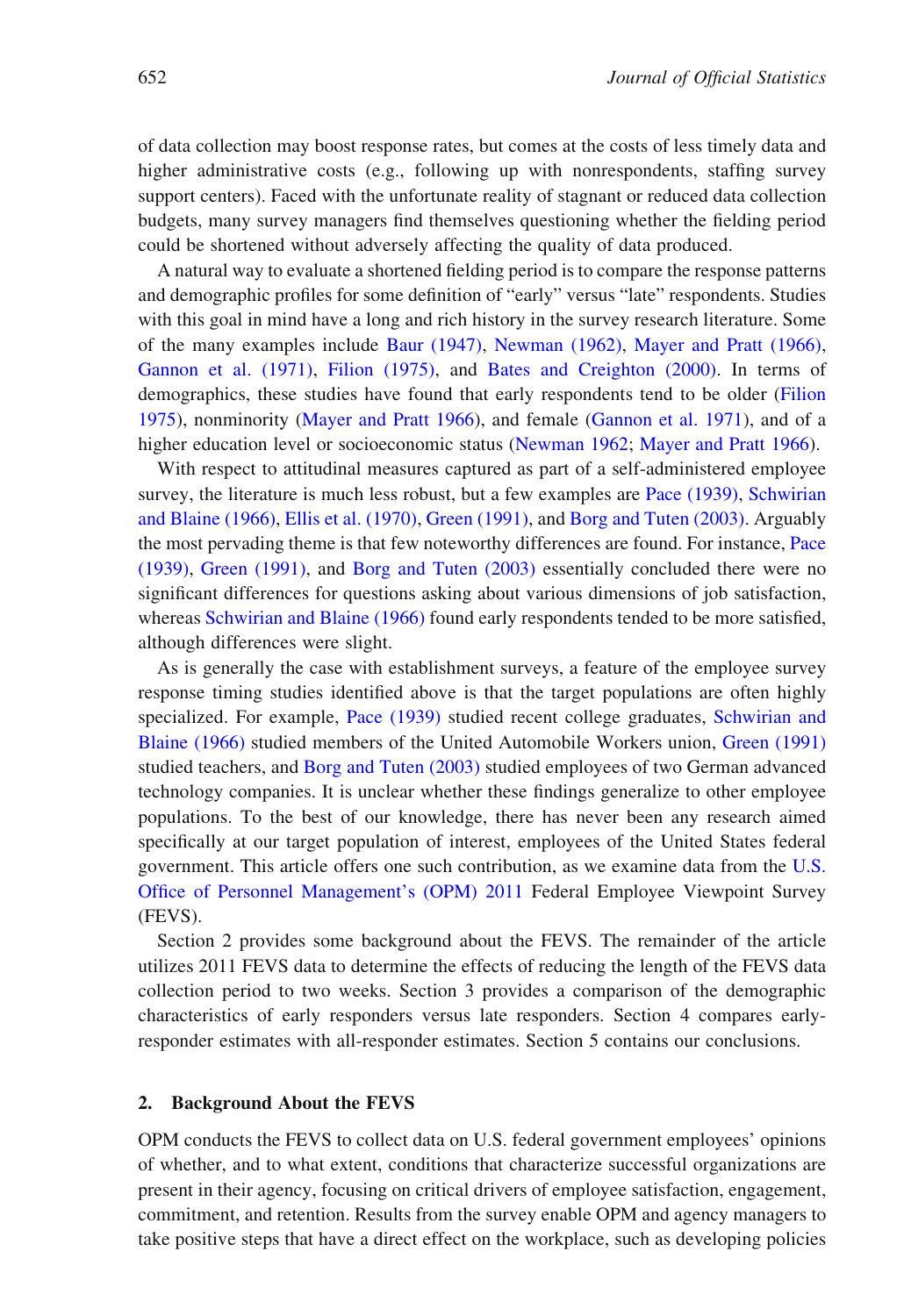and action plans that improve agency performance. The 95-item questionnaire consists of eight topic areas: personal work experiences, work unit, agency, supervisor/team leader, leadership, satisfaction, work/life, and demographics. Demographic items include location of employment (headquarters vs. field), supervisory status, gender, ethnicity/race, age, grade, federal employment tenure, and agency tenure. In addition, the survey includes items capturing intent to leave the organization and plans to retire. OPM administered the FEVS for the first time in 2002 and repeated biennially through 2010, when it began to be administered annually.

The sample frame is constructed from a personnel database maintained by OPM that contains information on over 2,000,000 federal civilian employees. For the 2011 FEVS, the total sample size was 560,084, consisting of full-time, permanent employees from 83 agencies on board as of September 2010. A total of 1,114 strata were formed by the cross-classification of (1) organizational subgroup (e.g., bureaus or offices within a larger agency) and (2) supervisory status (nonsupervisors, supervisors, and executives). Note that some degree of stratum collapsing was performed (e.g., if the executive stratum within a given organizational subgroup contained only a few individuals, it was collapsed with the supervisor stratum) and not all three supervisory strata are present within all organizational subgroups. Stratum sample sizes were initially calculated to achieve a  $+/-5\%$  margin of error within each, accounting for nonresponse, though some agencies requested a full census of their workforce.

The FEVS is primarily a web-based, self-administered survey, but a limited number of people (less than 5,000) without Internet access are provided with a paper version of the instrument. Electronically surveyed individuals are sent an initial email invitation to participate that contains a hyperlink to the survey site with a unique respondent key embedded. Time stamps for each response are recorded, and weekly reminder emails are sent only to those who have not completed their survey. The response rate for FEVS 2011 was 48%, calculated according to the RR3 formula defined by the American Association for Public Opinion Research (AAPOR 2009).

To mitigate the potential biases attributable to unequal probabilities of selection across strata and uneven patterns of nonresponse, a three-stage procedure is implemented to develop and append a weight to each respondent's survey record (Kalton and Flores-Cervantes 2003). First, a base weight equaling the reciprocal of the probability of selection is calculated for all sampled employees. Second, weighting cells are formed independently for each agency, within which base weights of nonrespondents are shifted to respondents. The sample frame variables used to form these weighting cells include supervisory status, sex, minority status, age group, length of service as a federal employee, and workplace location (headquarters vs. field office). The free, SAS-callable %search macro developed by researchers at the University of Michigan [\(http://www.isr.umich.edu/](http://www.isr.umich.edu/src/smp/search/) [src/smp/search/\)](http://www.isr.umich.edu/src/smp/search/) is employed to partition each agency's sample into cells, with the goal of differentiating the response probabilities as much as possible across cells. The %search macro is based on techniques discussed in Sonquist et al. (1974). Third, respondent weights are raked such that the raked weights aggregate to frame totals for the sampling strata and for raking cells defined by agency, gender, and minority status.

Aside from demographics, most survey items are attitudinal, using five-point response scales ranging from "Strongly Agree" to "Strongly Disagree," sometimes with a "Do Not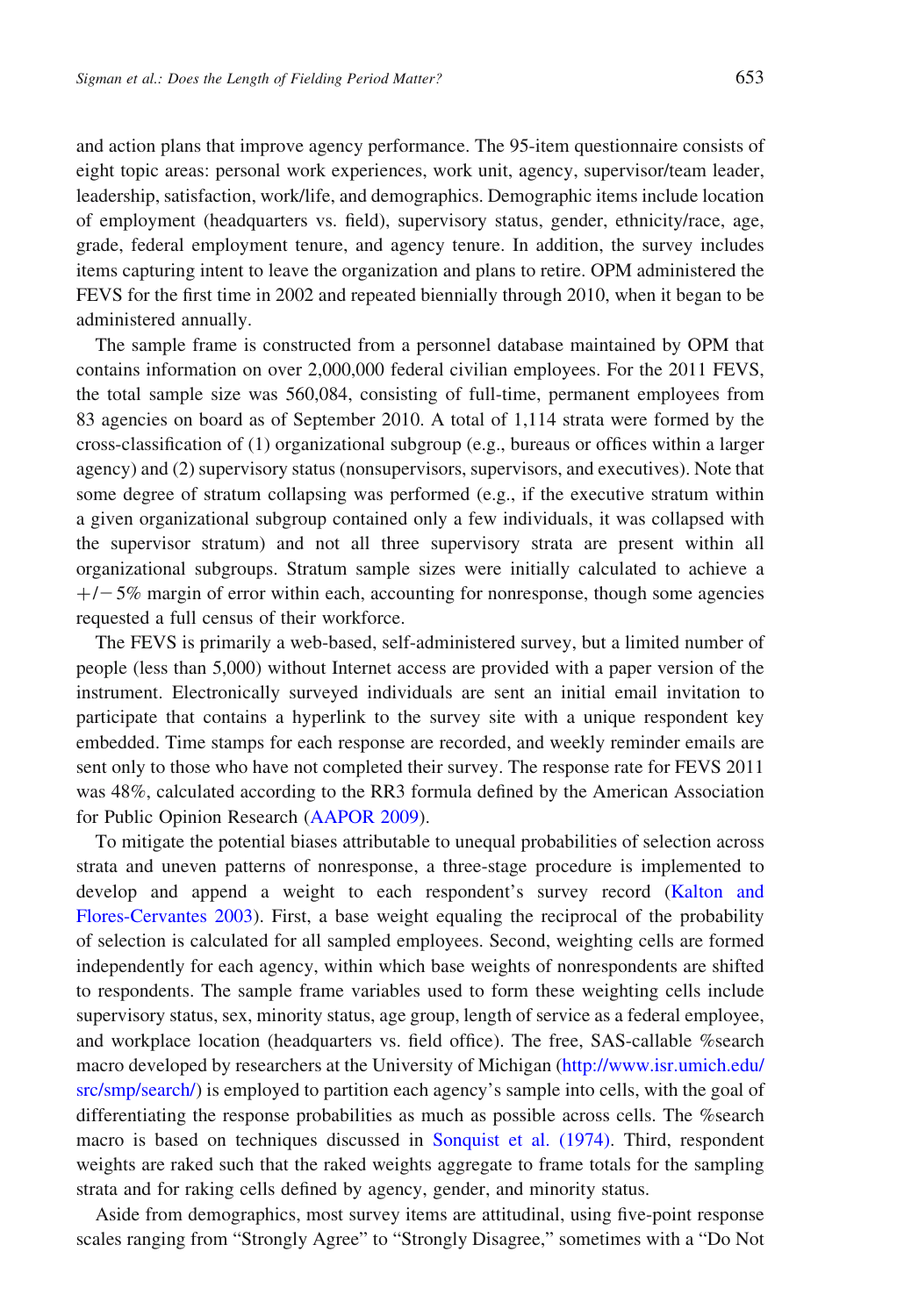Know" or "No Basis to Judge" option provided. A common calculation for summarizing FEVS responses is to compute an item's percent positive estimate. This is found by dichotomizing the response scale into positive responses and nonpositive responses (e.g., a positive response would consist of those answering "Strongly Agree" or "Agree"). Nonsubstantive answers such as "Do Not Know" are treated as missing. The percent positive estimate is simply the weighted portion of positive responses relative to all substantive responses. Jacoby and Matell (1971) have found that converting multi-level Likert-item data to dichotomous or trichotomous measures does not result in any significant decrement in reliability or validity.

Percent positive estimates for certain thematically-linked survey items are averaged to form indices. There are six such indices reported at the governmentwide and agency levels: four Human Capital Assessment and Accountability Framework (HCAAF) Indices, an Employee Engagement Index, and a Global Satisfaction Index. This article focuses on the last two, which were of particular interest because they were first developed and reported following the 2011 administration of the FEVS (OPM 2011). The 15-item Employee Engagement Index is comprised of three subindices: Leaders Lead, Supervisors, and Intrinsic Work Experience. Each of the subindices is composed of five items. Employee engagement can be defined in numerous ways (Macey and Schneider 2008). For the purposes of this study, employee engagement is defined as " $\ldots$  passion and commitment – the willingness to invest oneself and expend one's discretionary effort to help the employer succeed" (Erickson 2005, 14). While the FEVS does not directly measure employee engagement, the 15 items making up the index are items representing work conditions or perceptions that would lead one to be engaged. The Global Satisfaction Index is composed of four items, addressing employees' satisfaction with their job, pay, organization, plus their willingness to recommend their organization as a good place to work.

#### 3. Comparison of Early and Late Responders

In the 2011 FEVS, agencies had staggered fielding periods from April to May 2011 ranging from three to nine weeks in the field. For the purposes of this article, we define an early responder as one who completed the survey within the first two weeks after the initial email invitation to participate was sent. We also considered several other definitions of an early responder (e.g., first half of the field period, first month). However, after observing that the agency-specific percentages of early responders using these alternative definitions often constituted nearly 100 percent of the final set of responders, whether early or late, we felt the two-week threshold allowed for more meaningful comparisons. We also felt this offered a degree of standardization, considering how agencies were given some flexibility in setting their survey launch and close dates. In fact, about one in four agencies evaluated in this study had a fielding period lasting one month or less, which partially explains our initial point. Lastly, we note that because their response times were not precisely captured, in this study we excluded data for the small subset of paper survey responders.

Many of the 83 agencies participating in FEVS 2011 were small and did not include demographic items on their survey. In order to only compare estimates with stable standard errors, and to be able to compare demographic profiles, we restricted our analysis to the 30 agencies for which at least 1,000 responses were obtained and demographic questions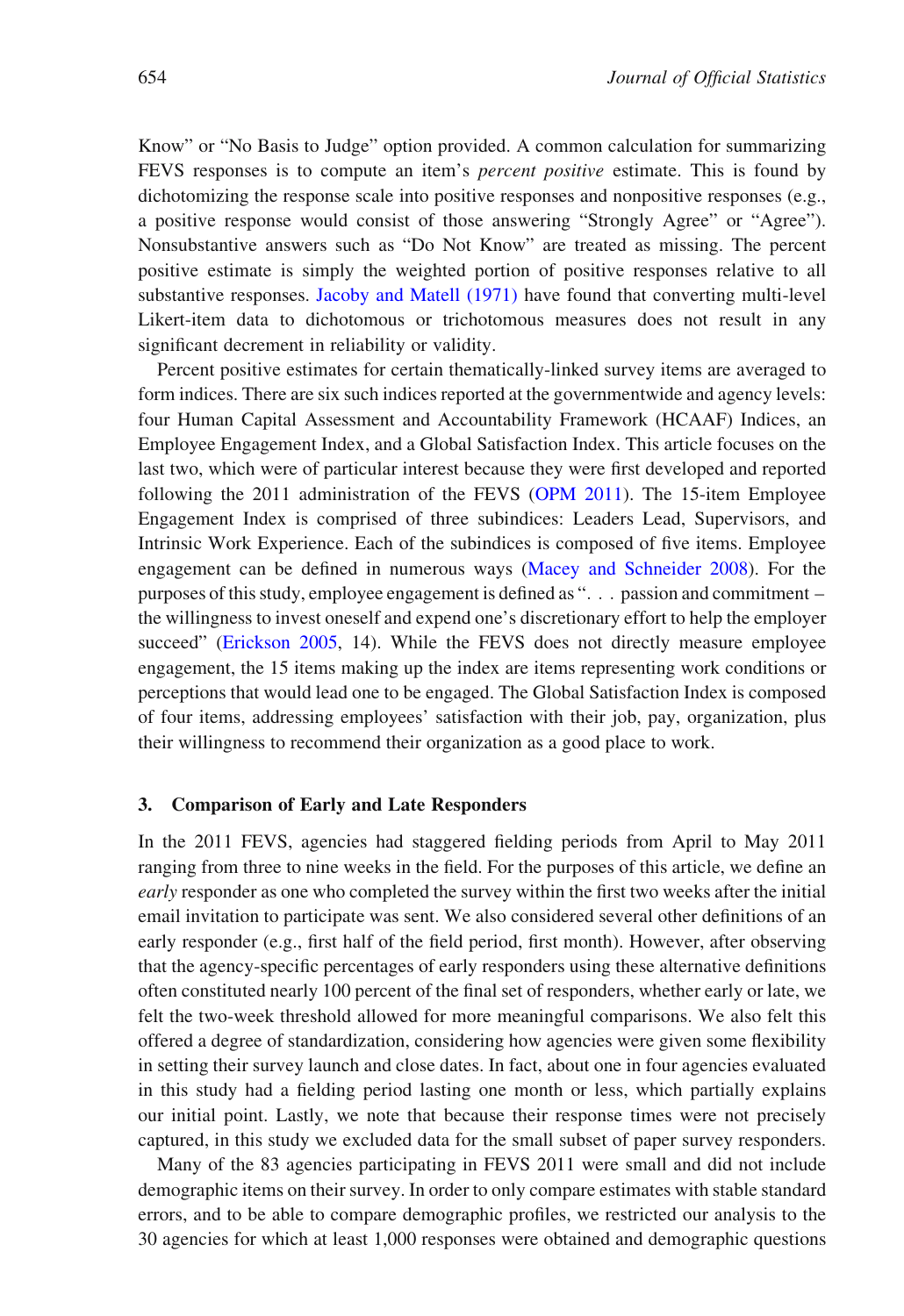were included. Appendix A lists these agencies with a few other distributional statistics regarding their respective fielding periods (e.g., response rates, length in the field). In this article, estimates and figures labeled as governmentwide refer only to these 30 agencies, making up 98% of the target population and 253,285 of the total 266,376 electronically completed surveys for all participating agencies, or 95% of all responses. A completed survey is defined as an individual who answered at least one-quarter of the 84 core nondemographic survey items. As can be gathered from Appendix A, approximately 59% of the 253,285 respondents in this study completed the survey in the first two weeks, but the figure varies widely by agency: ranging from 43% early respondents to 86%.

## 3.1. Comparing Demographic Profiles of Early and Late Responders

Table 1 presents a governmentwide comparison of certain unweighted demographic distributions of early and late respondents. The largest difference found in Table 1 is how minorities are much more likely to respond after the first two weeks. While minorities make up 31% of early respondents, they constitute 39% of late respondents. Females are more likely to respond early, although the discrepancy is slightly smaller, with a difference of 3.2 percentage points. Responders 60 years of age or older are also more likely to

|                    |                     |      |       |      | Difference<br>between<br>early and |
|--------------------|---------------------|------|-------|------|------------------------------------|
| Demographic        | Value               | All  | Early | Late | late                               |
| Age                | $<$ 40              | 21.1 | 20.9  | 21.3 | $-0.4$                             |
|                    | $40 - 59$           | 65.9 | 65.5  | 66.3 | $-0.8$                             |
|                    | $60+$               | 13.1 | 13.5  | 12.4 | 1.1                                |
| Agency tenure      | $<$ 5 years         | 30.8 | 31.6  | 29.5 | 2.1                                |
|                    | $6-20$ years        | 41.1 | 40.7  | 41.7 | $-1$                               |
|                    | $20+$ years         | 28.1 | 27.7  | 28.8 | $-1.1$                             |
| Intent to leave    | Stay                | 71.0 | 69.9  | 72.7 | $-2.8$                             |
|                    | Retire              | 6.4  | 6.5   | 6.1  | 0.4                                |
|                    | Leave               | 22.6 | 23.5  | 21.2 | 2.3                                |
| Minority status    | Nonminority         | 65.7 | 69.0  | 61.0 | 8.0                                |
|                    | Minority            | 34.3 | 31.0  | 39.0 | $-8.0$                             |
| Pay category       | Federal wage system | 3.5  | 3.3   | 3.7  | $-0.4$                             |
|                    | $GS$ 1-6            | 5.0  | 5.4   | 4.5  | 0.9                                |
|                    | $GS 7-12$           | 39.1 | 40.1  | 37.7 | 2.4                                |
|                    | $GS$ 13-15          | 44.7 | 43.5  | 46.4 | $-2.9$                             |
|                    | SES, SL, and other  | 7.8  | 7.7   | 7.8  | $-0.1$                             |
| Gender             | Male                | 52.5 | 51.2  | 54.4 | $-3.2$                             |
|                    | Female              | 47.5 | 48.8  | 45.6 | 3.2                                |
| Supervisory status | Nonsupervisor/      | 72.7 | 73.4  | 71.7 | 1.7                                |
|                    | Team leader         |      |       |      |                                    |
|                    | Supervisor/manager  | 25.4 | 24.9  | 26.1 | $-1.2$                             |
|                    | executive           | 1.9  | 1.7   | 2.2  | $-0.5$                             |
| Location           | Headquarters        | 41.7 | 40.8  | 43.1 | $-2.3$                             |
|                    | Field               | 58.3 | 59.2  | 56.9 | 2.3                                |

Table 1. Governmentwide demographic distributions for early and late responders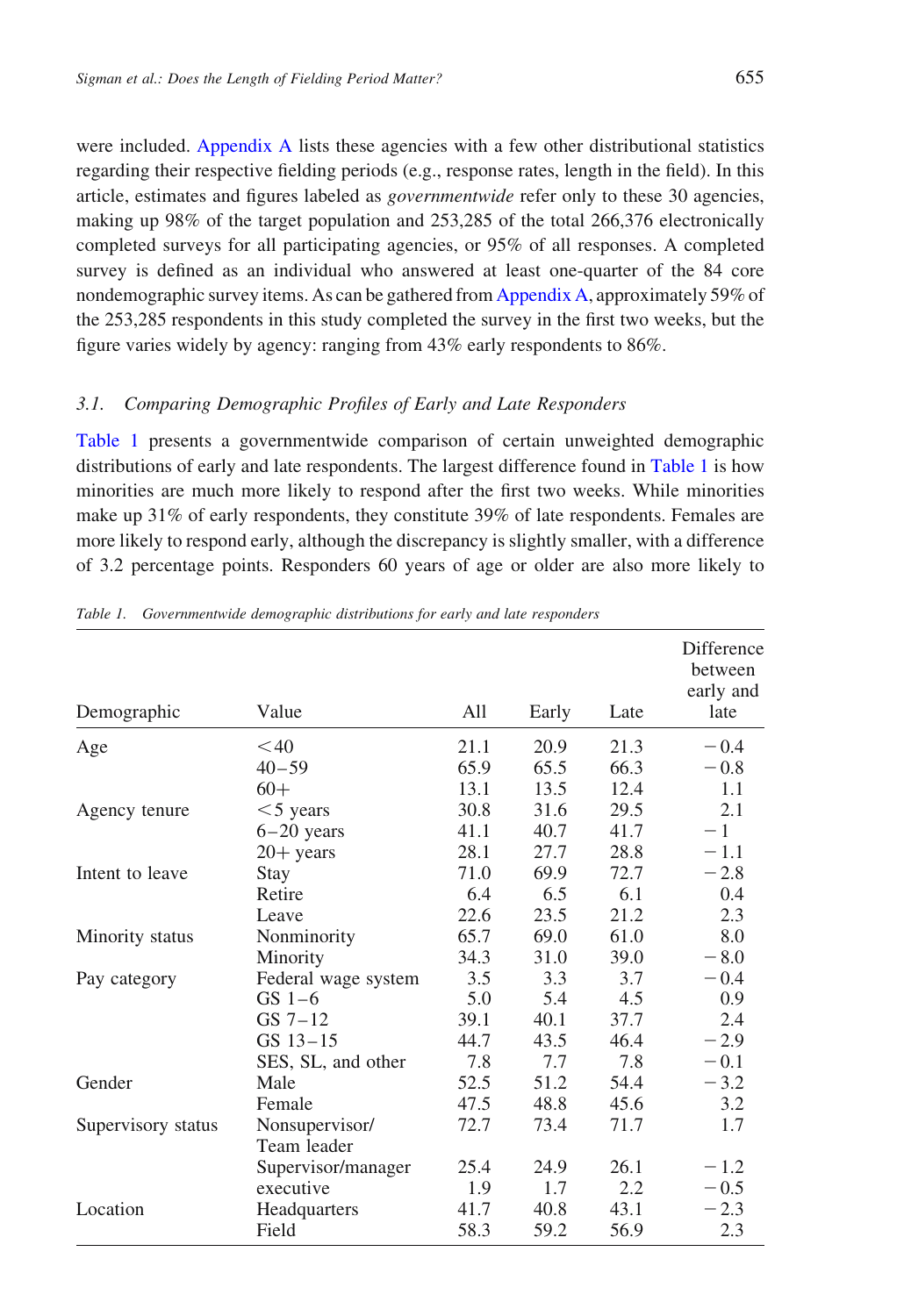respond early than late. These findings seem to agree with the literature (Mayer and Pratt 1966; Gannon et al. 1971; Filion 1975), but this is not true of all demographics investigated. For example, Newman (1962) found respondents of higher socioeconomic status tended to respond earlier, while we find somewhat conflicting results. Those in Grades 13–15 within the General Schedule (GS) pay scale were more likely to be late responders than early responders. Furthermore, those within the GS  $7-12$  ranges were more likely to be early responders than late responders. (A higher grade with respect to the GS pay scale for U.S. federal government employees is associated with higher pay. For more information, see [www.opm.gov/oca.](http://www.opm.gov/oca)) Two other differences worth mentioning are that employees with lower intentions to leave their current position are more likely to be late responders and that employees working at the agency's headquarters are more likely to be late responders as compared to employees working in a field office.

These demographic distributions were also examined for each agency. For brevity, none of those tables are given in this article, but several of the general findings noted above prevailed. For example, minority respondents were more likely to respond after the first two weeks in all 30 agencies. Those intending to leave were more likely to respond within two weeks in all but four agencies. The gender disparity was not found to be universal across agencies, however, as we found females were more likely to respond early in 17 out of 30 agencies. The other demographic comparisons were also mixed on an agency–byagency basis.

## 4. Comparison of Early Responder and All-Responder Estimates

The previous section compared the demographic characteristics of employees responding before or after the first two weeks of data collection. This section discusses the effects on the survey estimates by reducing the FEVS data collection period to two weeks. In particular, we compare the survey estimates that would be published if the FEVS data collection period were shortened to two weeks versus the estimates based on the full data collection period. We call the differences between these estimates the early-minus-all estimate differences. Positive differences signify that the early responders are more positive than all responders, while negative differences signify the opposite, that early responders were more negative than all responders. Subsection 4.1 expresses the earlyminus-all estimate difference in terms of the prevalence of late responders and the survey characteristics of employees responding before and after the first weeks of data collection. Subsections 4.2 and 4.3 use 2011 FEVS data to assess early-minus-all estimate differences at the governmentwide and agency levels, respectively. Subsections 4.4 and 4.5 further explore the agency-level results by examining relationships between early-minus-all estimate differences and agency-level characteristics and between early-minus-all differences and the levels of early-responder and all-responder estimates.

## 4.1. Differences in Estimates Due to Reducing the Fielding Period

Survey nonresponse can be modeled deterministically or stochastically. A deterministic model would assume that a population of individuals consists of  $N_{early}$  individuals who always respond early,  $N_{late}$  individuals who always respond late, and  $N_{never}$  individuals who never respond. We will refer to estimates obtained when the survey is not reduced in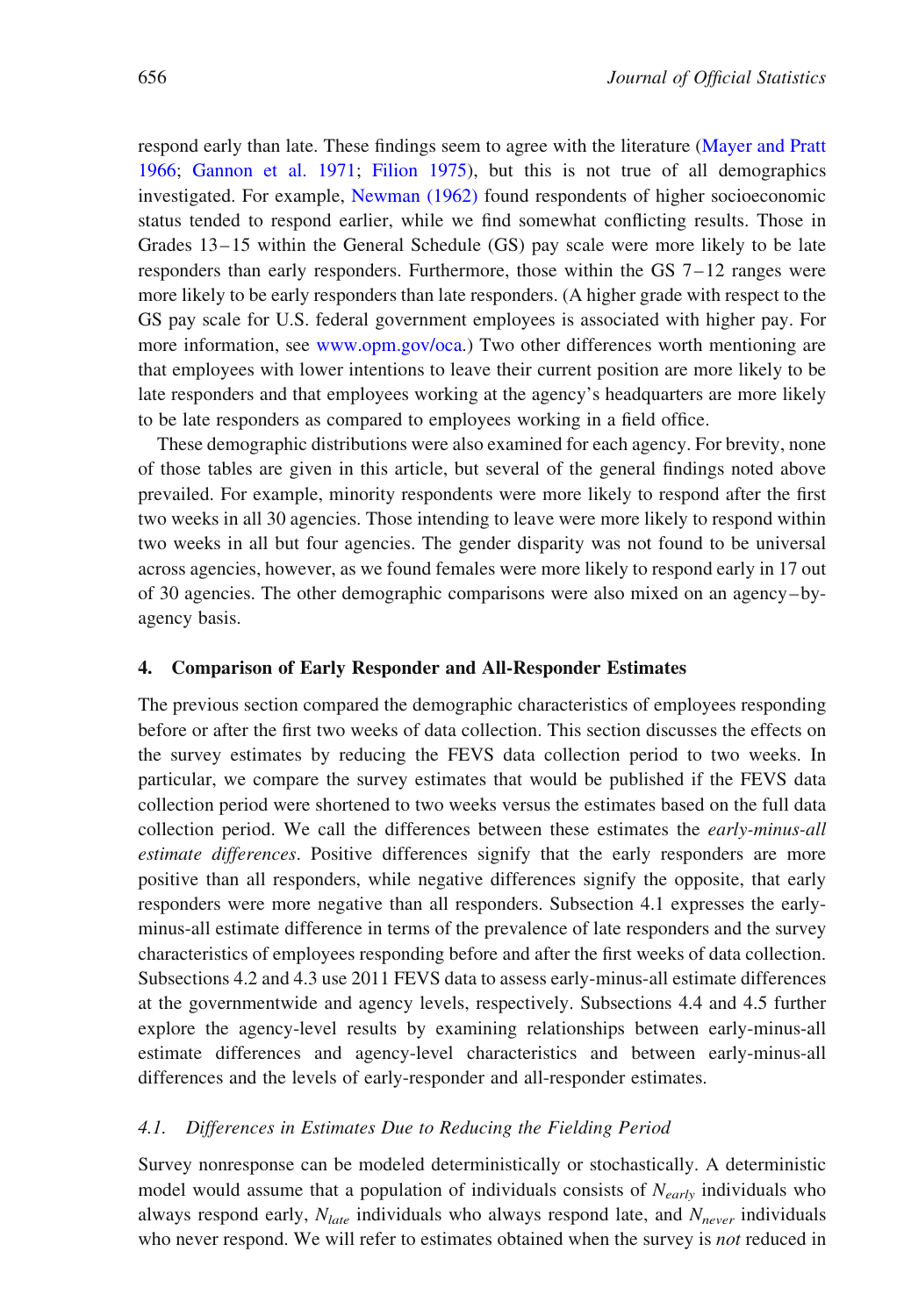length as all-responder estimates and to estimates obtained when the data collection period is reduced in length as early-responder estimates. Further assume that the estimates of interest are estimates of population means or proportions. Under a deterministic model for nonresponse, the early-minus-all estimate differences are estimates of

$$
E^{(i)} = \overline{X}_{early}^{(i)} - \overline{X}_{all}^{(i)},
$$

where

 $\bar{X}_{early}^{(i)}$  = population mean for survey item *i* for *early* responders, and  $\bar{X}_{all}^{(i)}$  = population mean for survey item *i* for *all* responders.

Since

$$
\bar{X}_{all}^{(i)} = \frac{N_{early} \bar{X}_{early}^{(i)} + N_{late} \bar{X}_{late}^{(i)}}{N_{early} + N_{late}},
$$

where  $\bar{X}_{late}^{(i)}$  is the population mean for survey item *i* for all responders that are not early responders, it follows that

$$
E = \overline{X}_{early}^{(i)} - \frac{N_{early}\overline{X}_{early}^{(i)} + N_{late}\overline{X}_{late}^{(i)}}{N_{early} + N_{late}} = r_{late}(\overline{X}_{early}^{(i)} - \overline{X}_{late}^{(i)}),
$$
(1)

where

$$
r_{late} = \frac{N_{late}}{N_{early} + N_{late}}
$$

is the prevalence of late responders among all responders, that is, the expected proportion of all responders that are not early responders.

#### 4.2. Governmentwide Early-Minus-All Estimate Differences

For all 30 agencies, the early-responder data were used to compute early-responder weights using the same procedures used in the 2011 FEVS all-respondent dataset. These weights were then used to calculate the percent positive estimates for the early responders. The early-minus-all estimate differences for the indices and sub-indices were computed by subtracting the index (or subindex) for all responders from the corresponding index (or subindex) for early responders. Both the early-responder weights and the all-responder weights contain adjustments for nonresponse calculated within nonresponse-adjustment cells defined by sampling-frame variables. This eliminates ignorable nonresponse biases (Little and Rubin 2002) associated with variables for which the missing-at-random assumption holds within the defined nonresponse-adjustment cells but it does not eliminate nonignorable nonresponse biases or additional ignorable nonresponse biases associated with variables not on the sampling frame. Hence, the early-minus-all estimate differences estimate not only the quantity defined in terms of population parameters by Equation (1) but also include differences in nonignorable nonresponse biases between early and late respondents.

Table 2 contains the governmentwide early-responder estimates, the all-responder estimates, and the early-minus-all estimate differences for the Employee Engagement and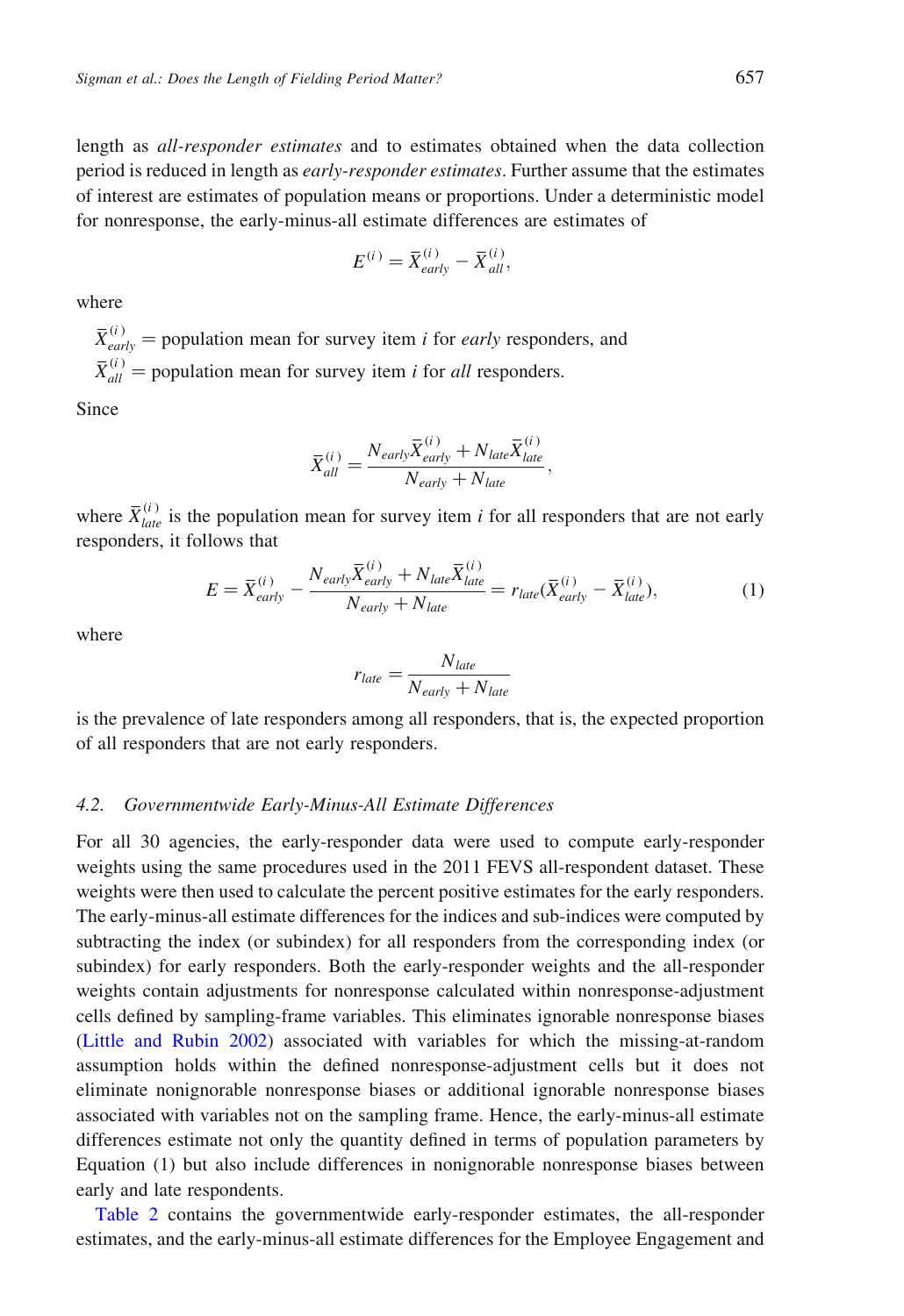| Table 2. Governmentwide early-minus-all estimate differences for (sub)indices and associated percent positive items                  | Early-responder<br>estimates $(\%)$ |       | All-responder<br>estimates $(\%)$ |       | Early-minus-all<br>difference $(\%)$ |                    |
|--------------------------------------------------------------------------------------------------------------------------------------|-------------------------------------|-------|-----------------------------------|-------|--------------------------------------|--------------------|
| (Sub-)indices and items                                                                                                              | Indices                             | Items | Indices                           | Items | Indices                              | Items              |
| <b>Employee Engagement</b><br>leaders lead (LE)                                                                                      | 54.57<br>65.24                      |       | 66.63<br>56.34                    |       | $-1.76$<br>$-1.39$                   | $-1.76$<br>$-1.39$ |
| high levels of motivation and commitment<br>Q53. In my organization, leaders generate                                                |                                     | 43.31 |                                   | 45.27 |                                      | $-1.96$            |
| Q54. My organization's leaders maintain high<br>in the workforce.                                                                    |                                     | 55.51 |                                   | 57.16 |                                      | $-1.65$            |
| Q56. Managers communicate the goals and<br>standards of honesty and integrity.                                                       |                                     | 63.20 |                                   | 64.65 |                                      | $-1.45$            |
| directly above your<br>do you feel is<br>priorities of the organization<br>Q60. Overall, how good a job<br>being done by the manager |                                     | 55.88 |                                   | 57.76 |                                      | $-1.87$            |
| Q61. I have a high level of respect for my<br>leader?<br>organization's senior leaders.<br>immediate supervisor/team                 |                                     | 54.96 |                                   | 56.85 |                                      | $-1.89$            |
| Q03. I feel encouraged to come up with new and better ways<br>Intrinsic work experience (IN                                          | 70.46                               | 57.88 | 71.75                             | 59.56 | $-1.29$                              | $-1.68$            |
| Q04. My work gives me a feeling<br>of doing things.                                                                                  |                                     | 72.50 |                                   | 73.80 |                                      | $-1.30$            |
| of personal accomplishment.<br>Q06. I know what is expected                                                                          |                                     | 79.14 |                                   | 80.19 |                                      | $-1.04$            |
| $\Xi$<br>Q11. My talents are used well<br>of me on the job.                                                                          |                                     | 58.63 |                                   | 60.54 |                                      | $-1.90$            |
| and priorities.<br>relates to the agency's goals<br>Q12. I know how my work<br>the workplace.                                        |                                     | 84.16 |                                   | 84.66 |                                      | $-0.51$            |

Table 2. Governmentwide early-minus-all estimate differences for (sub)indices and associated percent positive items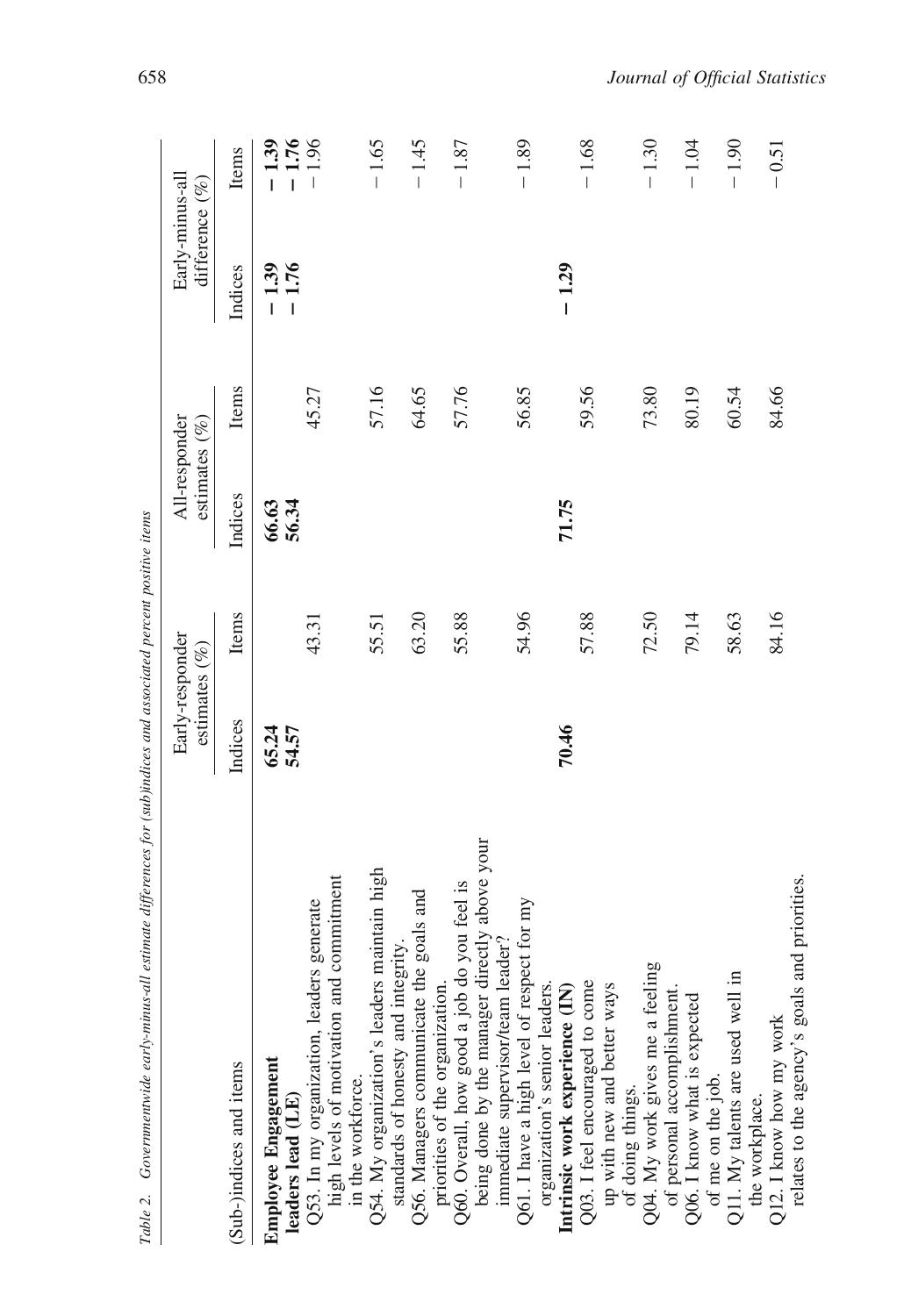|                                                                            | Early-responder<br>estimates $(\%)$ |                | All-responder<br>estimates $(\%)$ |                | Early-minus-all<br>difference (%) |         |
|----------------------------------------------------------------------------|-------------------------------------|----------------|-----------------------------------|----------------|-----------------------------------|---------|
| (Sub-)indices and items                                                    | Indices                             | Items          | Indices                           | Items          | Indices                           | Items   |
| Supervisors (SP)                                                           | 70.68                               |                | 71.81                             |                | $-1.13$                           |         |
| Q47. Supervisors/team leaders in my work                                   |                                     | 65.81          |                                   | 67.01          |                                   | $-1.20$ |
| unit support employee development.                                         |                                     |                |                                   |                |                                   |         |
| Q48. My supervisor/team leader listens to                                  |                                     | 74.38          |                                   | 75.23          |                                   | $-0.85$ |
| Q49. My supervisor/team leader treats me<br>what I have to say.            |                                     | 79.44          |                                   | 80.16          |                                   | $-0.72$ |
| with respect.                                                              |                                     |                |                                   |                |                                   |         |
| Q51. I have trust and confidence                                           |                                     | 65.92          |                                   | 67.25          |                                   | $-1.33$ |
|                                                                            |                                     |                |                                   |                |                                   |         |
| in my supervisor.<br>Q52. Overall, how good a job                          |                                     | 67.84          |                                   | 69.40          |                                   | $-1.56$ |
| do you feel is being done                                                  |                                     |                |                                   |                |                                   |         |
| by your immediate supervisor/team leader?                                  |                                     |                |                                   |                |                                   |         |
| Global satisfaction (GL)                                                   | 64.90                               |                | 66.21                             |                | $-1.31$                           |         |
| Q40. I recommend my organization as                                        |                                     | 67.44          |                                   | 69.14          |                                   | $-1.70$ |
|                                                                            |                                     |                |                                   |                |                                   |         |
| how satisfied are<br>a good place to work.<br>Q69. Considering everything, |                                     | 69.20          |                                   | 70.74          |                                   | $-1.54$ |
| you with your job?                                                         |                                     |                |                                   |                |                                   |         |
| how satisfied are<br>Q70. Considering everything,                          |                                     | 62.07          |                                   | 62.42          |                                   | $-0.36$ |
| you with your pay?                                                         |                                     |                |                                   |                |                                   |         |
| Q71. Considering everything, how satisfied are                             |                                     | 60.89          |                                   | 62.52          |                                   | $-1.64$ |
| you with your organization?                                                |                                     |                |                                   |                |                                   |         |
| Minimum                                                                    | 54.57                               | 43.31<br>64.50 | 56.34<br>66.21                    | 45.27<br>65.83 | $-1.76$                           | $-1.96$ |
| Median                                                                     | 64.90                               |                |                                   |                | $-1.31$                           | $-1.54$ |
| Maximum                                                                    | 70.68                               | 84.16          | 71.81                             | 84.66          | $-1.13$                           | $-0.36$ |
|                                                                            |                                     |                |                                   |                |                                   |         |

Sigman et al.: Does the Length of Fielding Period Matter? 659

Table 2. Continued

Table 2. Continued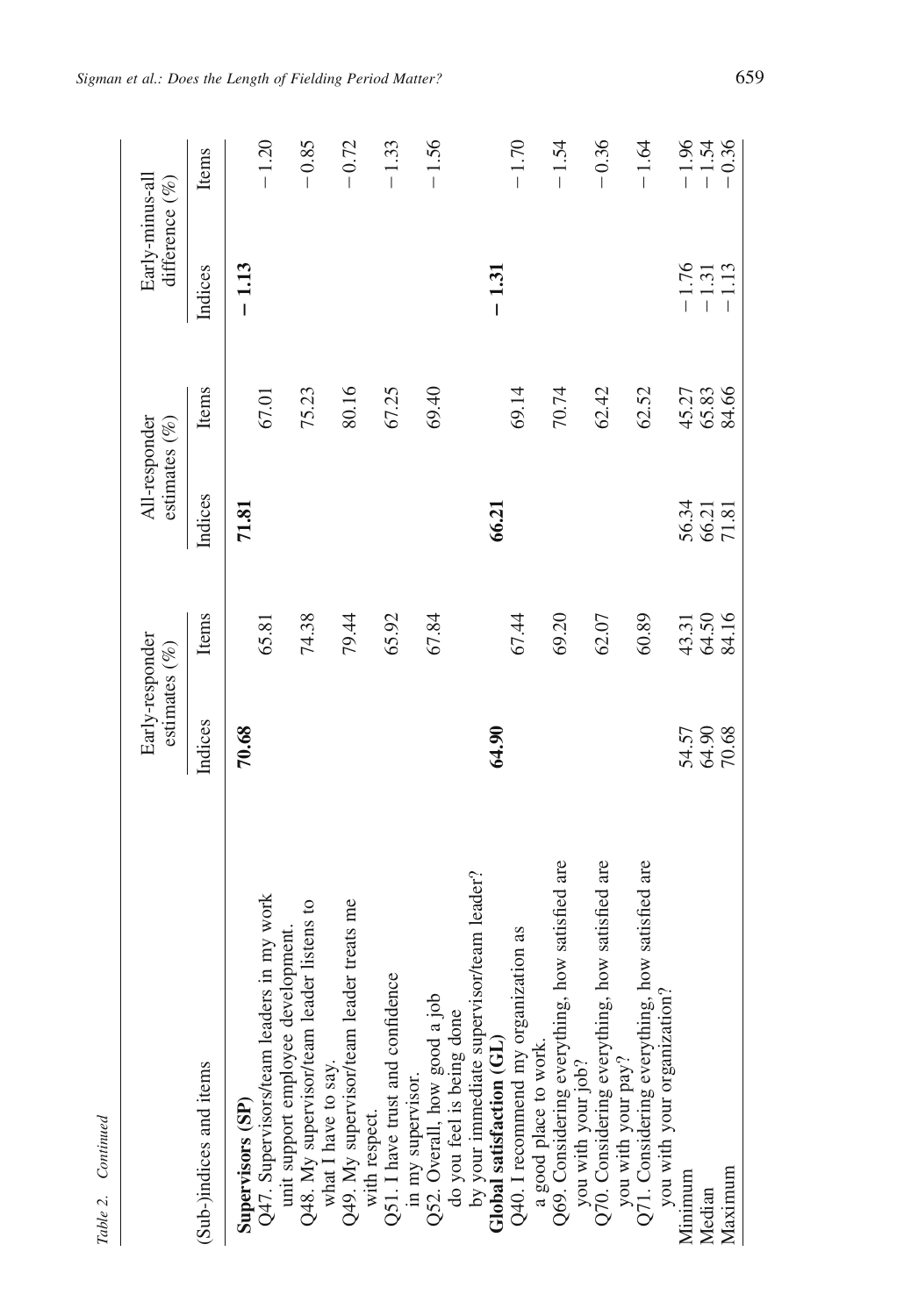Global Satisfaction indices and the associated 19 items. All of the estimate differences were negative, ranging from  $-1.96$  percent to  $-0.36$  percent, indicating that overall the early responders were more negative than all responders. The median governmentwide early-minus-all estimate difference across the 19 items was  $-1.54$  percent. All of the index differences were also negative, ranging from  $-1.76$  percent to  $-1.13$  percent.

Across the 19 items and five (sub)indices, smaller percent positive values were associated with more negative early-minus-all estimate differences. For the 19 items, the Pearson correlation between early-minus-all estimate difference and the early-responder estimates was 0.72; between early-minus-all estimate differences and all-responder estimates it was 0.70. For the five (sub)indices, the Pearson correlation with early-minusall estimate differences was 0.96 for (sub)indices based on early-responder estimates and was 0.95 for those based on all-responder estimates. Because governmentwide earlyminus-all differences are negative, the positive correlation between early estimates and early-minus-all differences indicates that across items and (sub)indices, as percent positive values get larger the difference between early estimates and all-responder estimates moves closer to zero. In the next section we investigate these relationships across individual agencies.

## 4.3. Agency-Level Early-Minus-All Estimate Differences

Table 3a displays summary statistics for agency-level early-minus-all estimate differences for the five (sub)indices. The minimum and median-level early-minus-all estimate differences across agencies are negative, whereas the maximum early-minus-all estimate difference across agencies is positive. The median agency-level early-minusall estimate difference across agencies ranges from  $-2.00$  percent (for Leaders Lead) to  $-1.12$  (for Supervisors). The relationship between early-responder estimates and all-responder estimates found at the governmentwide level was also seen at the agency level; however, as shown in Table 3a, there are some agencies that did not exhibit this pattern, rather early responders were more positive than late responders for some agencies.

The 30 box plots in Figure 1 help to uncover why some early-minus-all differences are positive and why others are negative. The box plots show the distributions of early-minusall estimate differences across the two indices and three subindices for each agency. Though not shown, for each agency we also produced a box plot indicating the distribution of early-minus-all estimate differences across the 19 percent positive items. Within each agency, the range of the estimated early-minus-all difference for the indices and

|                            |         |         |         | Agency-level early-minus-all difference $(\%)$ |                 |
|----------------------------|---------|---------|---------|------------------------------------------------|-----------------|
| $(Sub-)index$              | Minimum | Mean    | Median  | Maximum                                        | <b>Skewness</b> |
| Employee engagement        | $-3.93$ | $-1.39$ | $-1.39$ | 0.19                                           | $-0.47$         |
| Leaders lead               | $-4.40$ | $-1.80$ | $-2.00$ | 0.42                                           | 0.02            |
| Intrinsic work experiences | $-3.92$ | $-1.21$ | $-1.13$ | 0.40                                           | $-0.80$         |
| Supervisors                | $-3.49$ | $-1.16$ | $-1.12$ | 1.10                                           | $-0.30$         |
| Global satisfaction        | $-5.92$ | $-1.49$ | $-1.28$ | 0.30                                           | $-1.52$         |

Table 3a. Agency-level early-minus-all estimate differences for five (sub)indices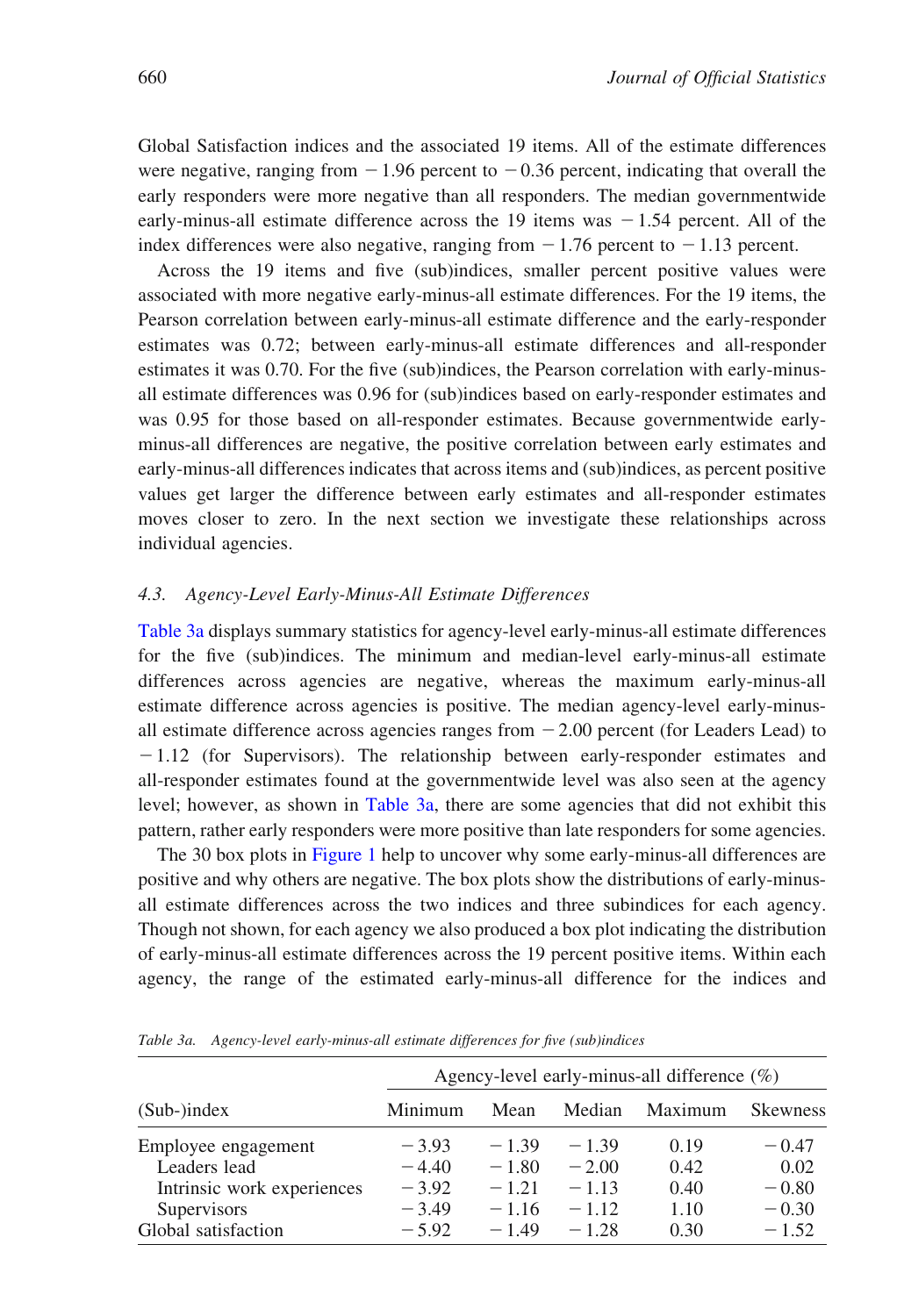

Fig. 1. "Skeletal" box plots by agency (in increasing order of agency's prevalence of late responders) indicating distributions of estimated early-minus-all estimate differences across percent positive indices. The end of the lower whisker is the minimum, and the end of the upper whisker is the maximum.

subindices was much smaller than the range of the early-minus-all estimate differences for the associated percent positive items. For both (sub)indices and percent positive items, when an agency has a higher prevalence of later responders, the early-minus-all estimate differences are more negative. In other words, as an agency's proportion of employees responding after two weeks increases, the percent positive estimates computed for that agency from all respondents are increasingly higher than the corresponding estimates computed from employees who responded in the first two weeks.

# 4.4. Relationships between Agency-Level Early-Minus-All Estimate Differences and Agency-Level Characteristics

This section investigates relationships between agency-level early-minus-all estimate differences and agency-level characteristics. Because of the tendency for agencies with a larger prevalence of late responders to have early-minus-all estimate differences that are more negative, we first investigated if an agency's prevalence of late responders could be predicted from its demographic characteristics. In particular, we developed an agencylevel linear regression model for predicting an agency's prevalence of late responders. An alternative modeling approach would have been to use logistic regression, in which the logistic transform of the prevalence of late responders is modeled. However, over the observed range of prevalence values  $-14.4$  to 56.0 percent – the logistic transformation is accurately approximated by a linear relationship. The independent variables, calculated as unweighted means from the 2011 FEVS sampling frame data, described the following agency characteristics:

- . Minority: Percentage of agency employees that are minorities,
- . Gender: Percentage of agency employees that are male,
- . Location: Percentage of agency employees assigned to the field,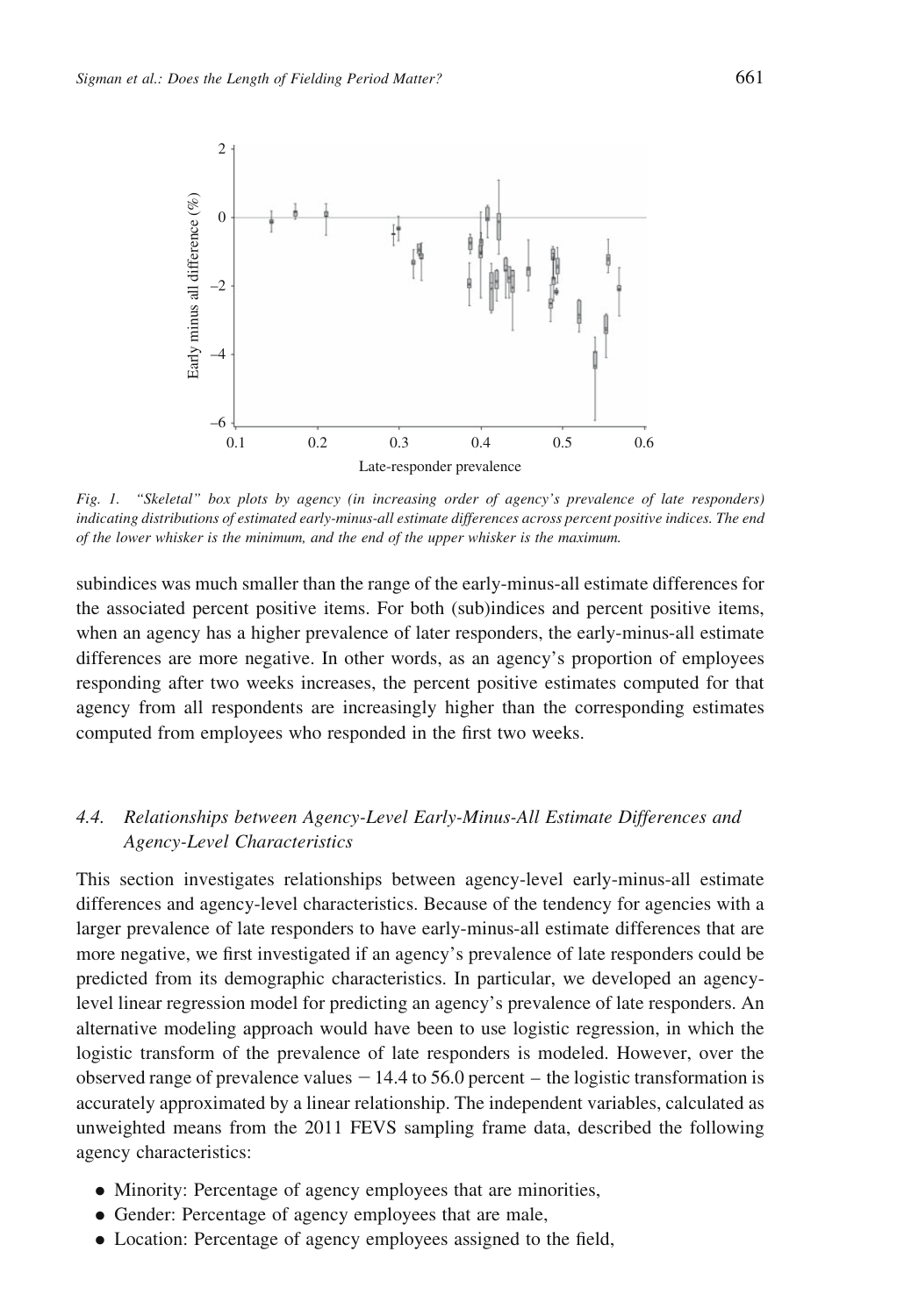- . Supervisory Status: Percentage of agency employees that are not supervisors or managers, and
- . Federal Government Tenure: Agency average of employees' length of federal service in years.

We also had available each agency's average age of its employees, but it was highly correlated with length of federal service or tenure, so to avoid multicollinearity we did not include it as an independent variable. We estimated an agency's prevalence of late responders by using the all-responder weights to compute the weighted mean of a variable equal to 1.0 for late responders and equal to 0.0 for early responders. Table 3b contains summary statistics for the agency characteristics.

Using the estimated prevalences of late responders and the associated independent variables for the 30 agencies, we calculated unweighted regression coefficients for an agency-level model containing an intercept and only linear terms involving the independent variables. Though the detailed results are not shown here, the  $R^2$  for the developed prediction model was 0.286. The only regression coefficient that was statistically significant was the linear coefficient for the percentage of agency employees that are male ( $p = 0.013$ ). If the agency prevalence of late responders is expressed as a percentage, this estimated regression coefficient equals 0.56. Since this regression coefficient was positive, agencies with a larger proportion of males had a larger proportion of their employees who reported later or after two weeks from the start of data collection. In particular, if two agencies differ by ten percentage points in their proportion of males, then the agency with the larger proportion of males is predicted to have a prevalence of late responders that is 5.6 percentage points greater than the agency with a smaller proportion of males.

Next, we developed a set of models that predicted the agency-level early-minus-all estimate differences for the (sub)indices from the agency-level characteristics listed in Table 3b. Equation 1 suggested that if the early-minus-all estimate difference was the dependent variable, then the independent variables should all include  $r_{late}$ , an agency's prevalence of late responders. Alternatively, in order to reduce heteroscedasticity one can transform the prediction models by dividing both sides by a power of  $r_{late}$ . Following the suggestion of Carrol and Ruppert (1988, 34), we assessed the need for such

| Characteristic                             | Minimum  | Mean     | Median   | Maximum | <b>Skewness</b> |
|--------------------------------------------|----------|----------|----------|---------|-----------------|
| Late-responder<br>prevalence $(\% )$       | $14.4\%$ | $40.9\%$ | $42.1\%$ | 56.0%   | $-0.78$         |
| Male prevalence $(\%)$                     | 32.2%    | 53.4%    | 55.4%    | 73.4%   | $-0.15$         |
| Minority prevalence (%)                    | 20.3%    | 36.9%    | 32.8%    | 77.0%   | 1.34            |
| Proportion located in<br>the field $(\% )$ | 11.6%    | 69.0%    | 74.2%    | 97.4%   | $-0.97$         |
| Proportion<br>nonsupervisors $(\%)$        | 76.8%    | 85.8%    | 85.7%    | 91.0%   | $-0.57$         |
| Average length of service<br>(years)       | 10.7     | 16.4     | 16.7     | 20.3    | $-0.54$         |

Table 3b. Summary statistics for agency characteristics ( $n = 30$ )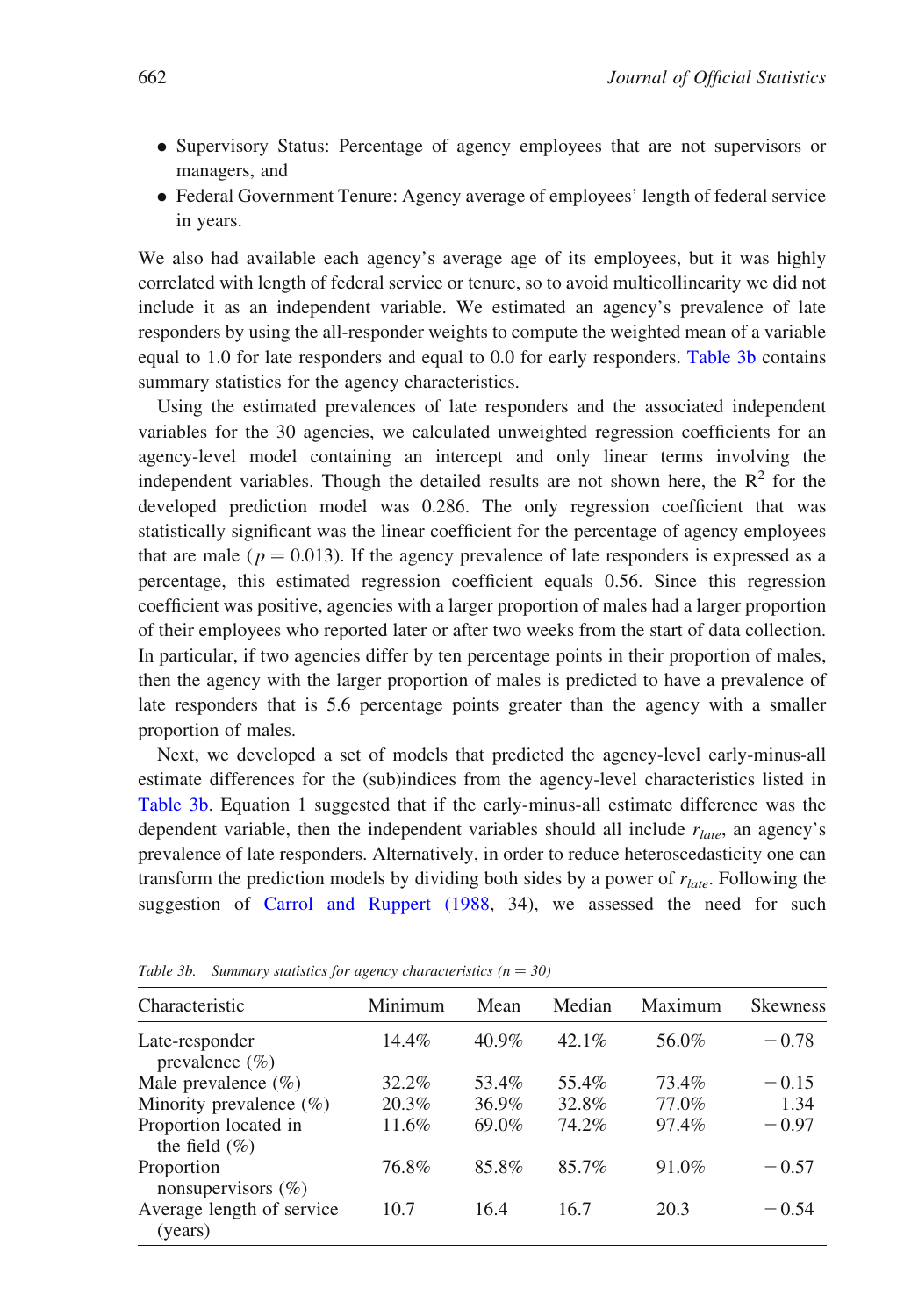transformations by computing the Spearman rank correlation between the squared residuals and the predicted values produced by each model. The Spearman correlations for the untransformed models were between  $-0.04$  and 0.09. We concluded that transformations were not needed. For example, when both sides were divided by  $r_{late}$ the Spearman correlations were between 0.02 and 0.30.

The independent variables for the untransformed models are listed in the first column of Table 4. Though Equation 1 suggested each of these models should not contain an intercept, we initially included an intercept in order to calculate the associated  $R^2$  values. The first row of Table 4 contains the unadjusted  $R^2$  values, ranging from 0.74 to 0.78, and the associated root-mean-square errors for prediction for each model when an intercept is included. In each model, the intercept was not significantly different from zero. We then re-estimated the regression coefficients for models not containing intercepts. Columns 2 through 5 of Table 4 contain the estimated coefficients, and those that are significantly different from zero ( $p \le 0.05$ ) are highlighted.

The coefficients for  $(r_{late})^2$  were statistically significant in all five models and coefficients for  $r_{late}$  were statistically significant in three of the five models. All other coefficients were not significant, except that the interactions of the minority percentage with  $r_{late}$  or  $(r_{late})^2$  were significant in models for the Employee Engagement Index and one of its subindices (Intrinsic Work Experience) and for the Global Satisfaction index. In addition, the interaction of the average length of federal service with  $r_{late}$  was significantly different from zero only in the model for the Supervisors subindex. These models show that across the (sub)indices, the agency prevalence of late responders and also the square of this prevalence, along with interactions with the prevalence of minorities and length of service with the agency, were significant predictors of the difference in early–minus-all estimates. Based on these findings of significant predictors, we performed additional analyses to investigate the behavior of the developed models.

Table 5 examines predicted early-minus-all estimate differences for an "average" agency (i.e.,  $d() = 0$  in the Table 4 coefficient expressions) and the effect of an increase in minority prevalence for the three indices or subindices in which the agency-percentage-ofminorities coefficients were statistically significant. These three models predict the earlyminus-all differences for Intrinsic Work Experience, Employee Engagement, and Global Satisfaction. The Supervisors subindex was modeled separately as it had different predictors. The different rows of Table 5 correspond to different levels of the prevalence of late responders. The rows at the top of Table 5 have a low prevalence of late responders – that is, nearly all of the agency's responding employees respond during the first two weeks of data collection. The rows at the bottom of Table 5 have a high prevalence of late responders – that is, a large proportion of the agency's responding employees respond after the first two weeks of data collection.

Columns 2 through 4 of Table 5 contain the results of using the models to predict the early-minus-all estimate difference for different values of the prevalence of late responders for an "average" agency – that is, for an agency in which all of its demographic characteristics are equal to the unweighted all-agency average of the demographic characteristics. For a particular value of an agency's prevalence of late responders, the predicted values of early-minus-late estimate differences are very close to each other across the four indices and subindices.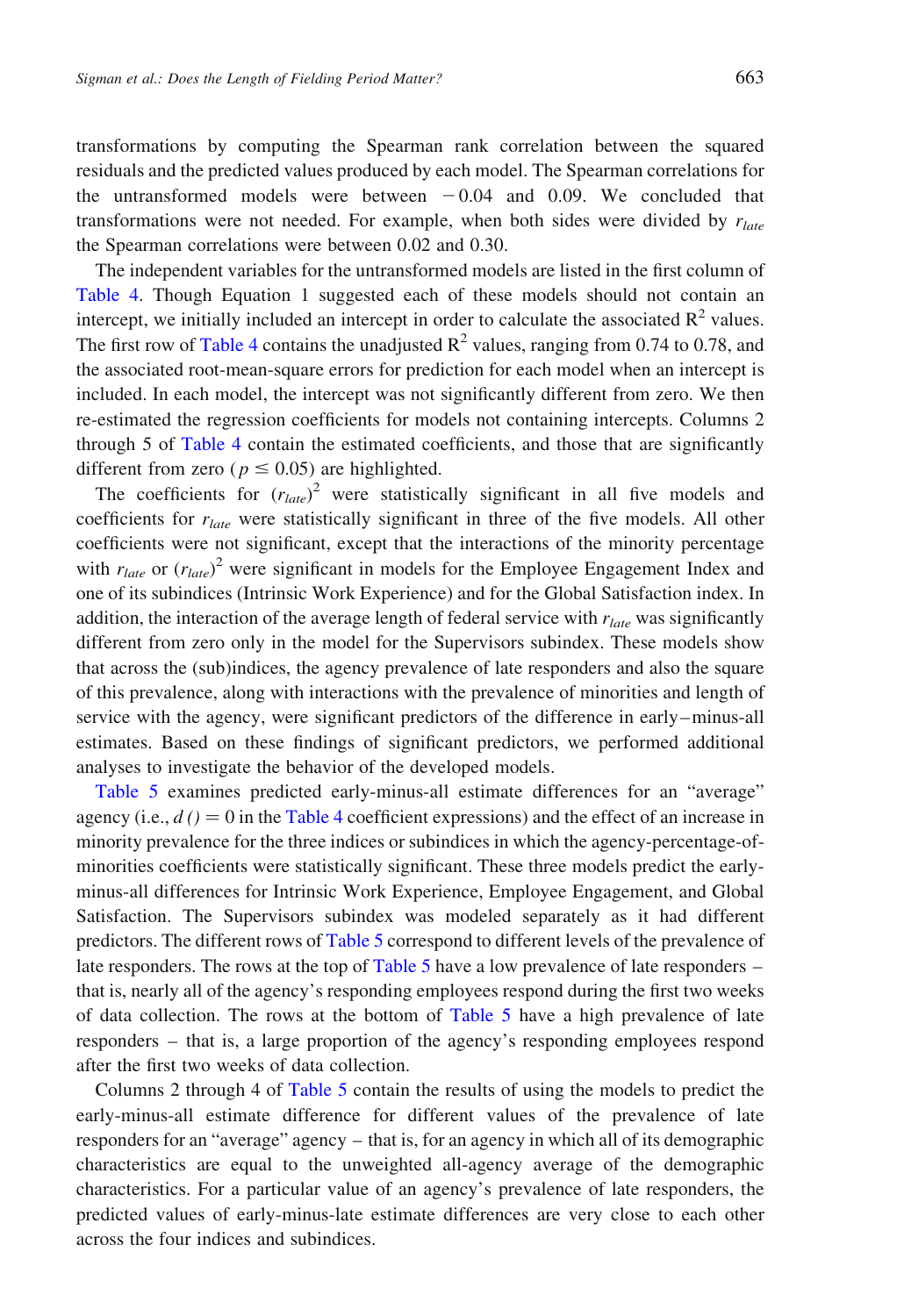| Table 4. Results for modeling early-minus-all estimate differences for (sub)indices. Highlighted coefficients are statistically significant (p ≤ 0.05)                                                                                                                                                                                                                                                                                                                                                               |                                                                |                                 |                      |                                                                 |                                          |
|----------------------------------------------------------------------------------------------------------------------------------------------------------------------------------------------------------------------------------------------------------------------------------------------------------------------------------------------------------------------------------------------------------------------------------------------------------------------------------------------------------------------|----------------------------------------------------------------|---------------------------------|----------------------|-----------------------------------------------------------------|------------------------------------------|
|                                                                                                                                                                                                                                                                                                                                                                                                                                                                                                                      |                                                                |                                 |                      | Model coefficients for predicted early-minus-all difference of: |                                          |
|                                                                                                                                                                                                                                                                                                                                                                                                                                                                                                                      | Intrinsic experience                                           | Leaders lead                    | Supervisors          | Employee engagement                                             | Global satisfaction                      |
| Model with intercept                                                                                                                                                                                                                                                                                                                                                                                                                                                                                                 |                                                                |                                 |                      |                                                                 |                                          |
| Unadjusted R <sup>2</sup>                                                                                                                                                                                                                                                                                                                                                                                                                                                                                            |                                                                |                                 |                      |                                                                 |                                          |
| Adjusted R <sup>2</sup>                                                                                                                                                                                                                                                                                                                                                                                                                                                                                              | $0.77$<br>0.61                                                 | 0.56<br>0.56<br>0.0             | 0.75<br>0.58<br>0.72 | 0.78<br>0.63<br>0.58                                            | 77<br>1900<br>1900                       |
| Root MSE                                                                                                                                                                                                                                                                                                                                                                                                                                                                                                             | 0.59                                                           |                                 |                      |                                                                 |                                          |
| Model without intercept                                                                                                                                                                                                                                                                                                                                                                                                                                                                                              |                                                                |                                 |                      |                                                                 |                                          |
| Root MSE                                                                                                                                                                                                                                                                                                                                                                                                                                                                                                             | 0.59                                                           | 0.63                            | 0.73                 | 0.58                                                            | 0.75                                     |
| Independent variables*                                                                                                                                                                                                                                                                                                                                                                                                                                                                                               |                                                                |                                 |                      |                                                                 |                                          |
|                                                                                                                                                                                                                                                                                                                                                                                                                                                                                                                      | 4.58                                                           | 4.58                            | 5.49                 | 4.88                                                            | 3.81                                     |
| $\frac{\Gamma_{\text{late}}}{\left(\Gamma_{\text{late}}\right)^2}$                                                                                                                                                                                                                                                                                                                                                                                                                                                   | 17.51                                                          | 21.06                           | 19.36                | 19.31                                                           | 17.02                                    |
|                                                                                                                                                                                                                                                                                                                                                                                                                                                                                                                      | 0.68                                                           | $\frac{0.67}{0.19}$             | $\frac{13}{0.300}$   | 0.68                                                            | 0.82                                     |
|                                                                                                                                                                                                                                                                                                                                                                                                                                                                                                                      |                                                                |                                 |                      |                                                                 |                                          |
|                                                                                                                                                                                                                                                                                                                                                                                                                                                                                                                      |                                                                |                                 |                      |                                                                 |                                          |
|                                                                                                                                                                                                                                                                                                                                                                                                                                                                                                                      | $\begin{array}{r} 0.14 \\ -0.03 \\ -0.40 \\ +0.47 \end{array}$ | $-0.03$<br>0.15<br>0.15<br>0.14 |                      | $\begin{array}{r} 0.15 \\ -0.02 \\ -0.35 \end{array}$           | $-0.31$<br>$-0.31$<br>$-0.31$<br>$-1.97$ |
|                                                                                                                                                                                                                                                                                                                                                                                                                                                                                                                      |                                                                |                                 | 2.05                 | $-0.82$<br>$-1.51$<br>$-0.20$                                   |                                          |
|                                                                                                                                                                                                                                                                                                                                                                                                                                                                                                                      | $-1.54$                                                        |                                 | $-1.54$<br>$-0.19$   |                                                                 |                                          |
|                                                                                                                                                                                                                                                                                                                                                                                                                                                                                                                      | $-0.23$                                                        | $-0.18$                         |                      |                                                                 |                                          |
|                                                                                                                                                                                                                                                                                                                                                                                                                                                                                                                      | 0.04                                                           | $\frac{0.06}{0.21}$             | $-0.02$              | 0.03                                                            | $\frac{57}{0.03}$<br>1.27<br>1.36        |
|                                                                                                                                                                                                                                                                                                                                                                                                                                                                                                                      | 1.28                                                           |                                 | 1.81                 | $\Xi$                                                           |                                          |
| $\begin{array}{l} \mathbf{r}_{\text{line}}[\mathbf{d}(\mathcal{C}_{\text{B}} \text{ minority})] \\ \mathbf{r}_{\text{line}}[\mathbf{d}(\mathcal{C}_{\text{B}} \text{ mainity})] \\ \mathbf{r}_{\text{line}}[\mathbf{d}(\mathcal{C}_{\text{B}} \text{ field})] \\ \mathbf{r}_{\text{line}}[\mathbf{d}(\mathcal{C}_{\text{B}} \text{ field})] \\ \mathbf{r}_{\text{line}}[\mathbf{d}(\mathcal{C}_{\text{B}} \text{ non-supervisors})] \\ \mathbf{r}_{\text{line}}[\mathbf{d}(\mathcal{C}_{\text{B}} \text{ non-superv$ | 0.53                                                           | 0.02                            | 3.89                 | $\ddot{ }$                                                      |                                          |
|                                                                                                                                                                                                                                                                                                                                                                                                                                                                                                                      |                                                                |                                 |                      |                                                                 |                                          |

| ţ                   |  |
|---------------------|--|
| ì                   |  |
|                     |  |
| j<br>j              |  |
| ō                   |  |
| ī<br>š              |  |
|                     |  |
|                     |  |
|                     |  |
|                     |  |
|                     |  |
|                     |  |
| Ş                   |  |
| ξ                   |  |
|                     |  |
|                     |  |
| ١                   |  |
|                     |  |
| ١                   |  |
|                     |  |
| ł                   |  |
|                     |  |
|                     |  |
| j                   |  |
| Ş                   |  |
|                     |  |
| í<br>ţ<br>ł         |  |
| 25.733              |  |
| Î<br>š              |  |
|                     |  |
|                     |  |
|                     |  |
| ł                   |  |
|                     |  |
|                     |  |
|                     |  |
|                     |  |
|                     |  |
|                     |  |
| ١                   |  |
| i                   |  |
|                     |  |
|                     |  |
|                     |  |
|                     |  |
| 11.00 S 1<br>i<br>ł |  |
| ļ<br>١              |  |
| $\frac{4}{3}$       |  |
| l<br>ׇ֚֬֡           |  |
| able                |  |
| ŗ                   |  |

\*rlate agency prevalence of late responders.

d( )

difference of agency demographic statistic from unweighted average over all agencies.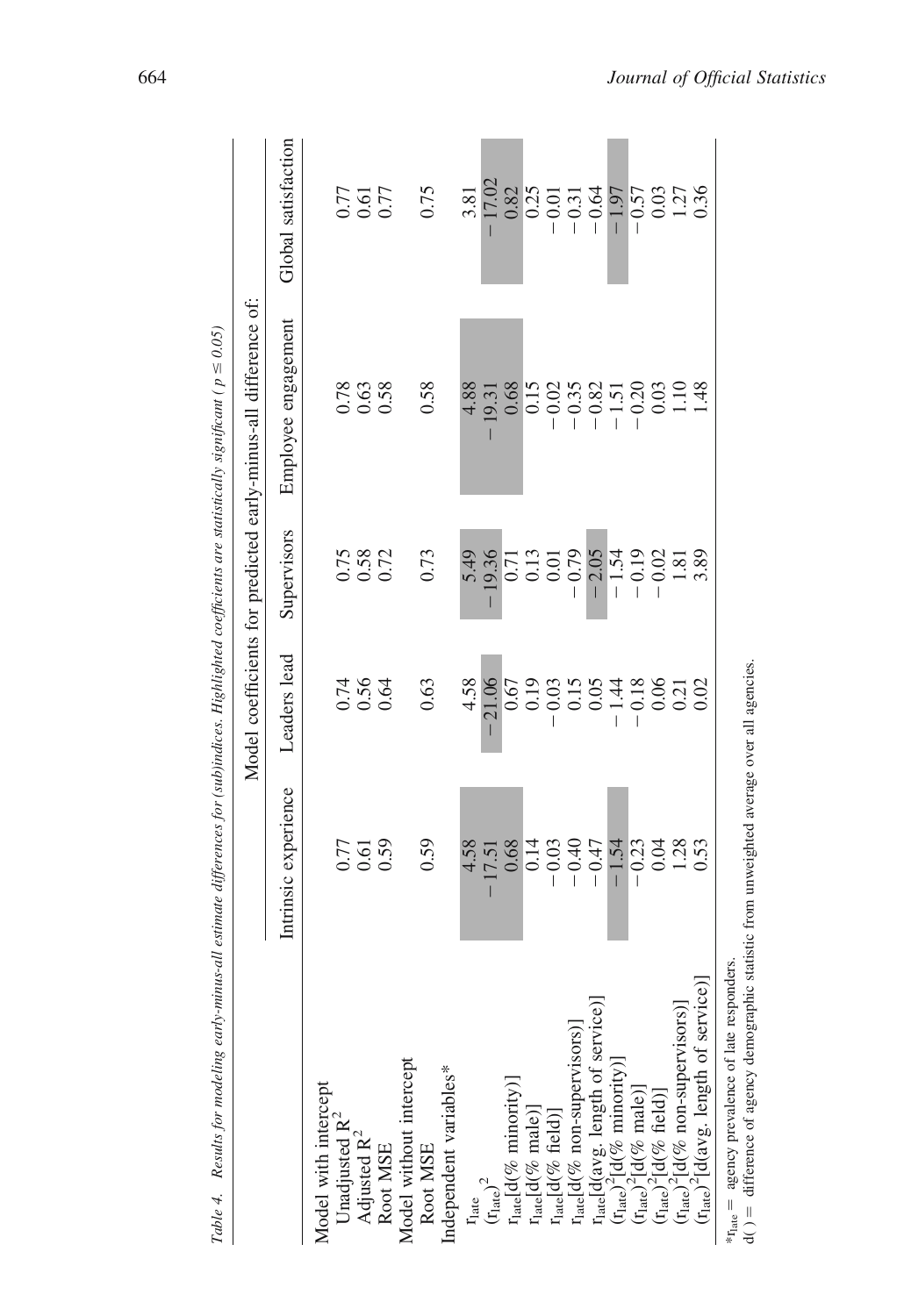|                               |        | Predicted early-minus-all<br>estimate difference for<br>"average" agency $(\%)$ : |        |        | Predicted additive effect<br>of increase in minority<br>prevalence* |        |
|-------------------------------|--------|-----------------------------------------------------------------------------------|--------|--------|---------------------------------------------------------------------|--------|
| Prevalence of late responders | IN     | EЕ                                                                                | GL     | IN     | EЕ                                                                  | GL     |
| 0.10                          | 0.3    | 0.3                                                                               | 0.2    | 0.3    | 0.3                                                                 | 0.3    |
| 0.20                          | 0.2    | 0.2                                                                               | 0.1    | 0.4    | 0.4                                                                 | 0.4    |
| 0.30                          | $-0.2$ | $-0.3$                                                                            | $-0.4$ | 0.3    | 0.3                                                                 | 0.3    |
| 0.40                          | $-1.0$ | $-1.1$                                                                            | $-1.2$ | 0.1    | 0.2                                                                 | 0.1    |
| 0.50                          | $-2.1$ | $-2.4$                                                                            | $-2.4$ | $-0.2$ | $-0.2$                                                              | $-0.4$ |
| 0.60                          | $-3.6$ | $-4.0$                                                                            | $-3.8$ | $-0.7$ | $-0.7$                                                              | $-1.1$ |

Table 5. Model predictions for agency-level early-minus-all estimate differences for Intrinsic Work Experience (IN), Employee Engagement (EE), and Global Satisfaction (GL) (sub)indices

\*Predicted effect on early-minus-all estimate difference of  $a + 5$  percentage points difference in agency minority percentage from average minority percentage (%)

The predicted early-minus-all estimate differences for an "average" agency decrease to zero and then become more negative as the proportion of late responders increases. In particular, note that when an agency's prevalence of late responders is less than 30 percent, the predicted early-minus-late differences for an "average" agency are positive. This indicates that in such agencies the early responders have higher average scores for the modeled indices and subindices than do all responders. On the other hand, when an agency's prevalence of late responders is 30 percent or greater the entries in columns 2 through 4 for an "average" agency are negative. This indicates that in these agencies the early responders have lower average scores for the modeled indices and subindices. These two results suggests that at some point in time in an "average" agency's data collection period there may be a peak in the average value of the modeled indices and subindices among employees responding at this point in time. For agencies with a low prevalence of late responders, two weeks into the data collection period occurs after the peak, so the average of the early responders exceeds the average of the late responders, and hence the



Fig. 2a. Possible explanation for a positive early-minus-all estimate difference. Because prevalence of late responders is low, the peak of percent positive for responses by time occurs less than two weeks into the data collection period. The overall percent positive for responses for early responders is greater than the overall percent positive responses for late responders, which produces a positive early-minus-all estimate difference.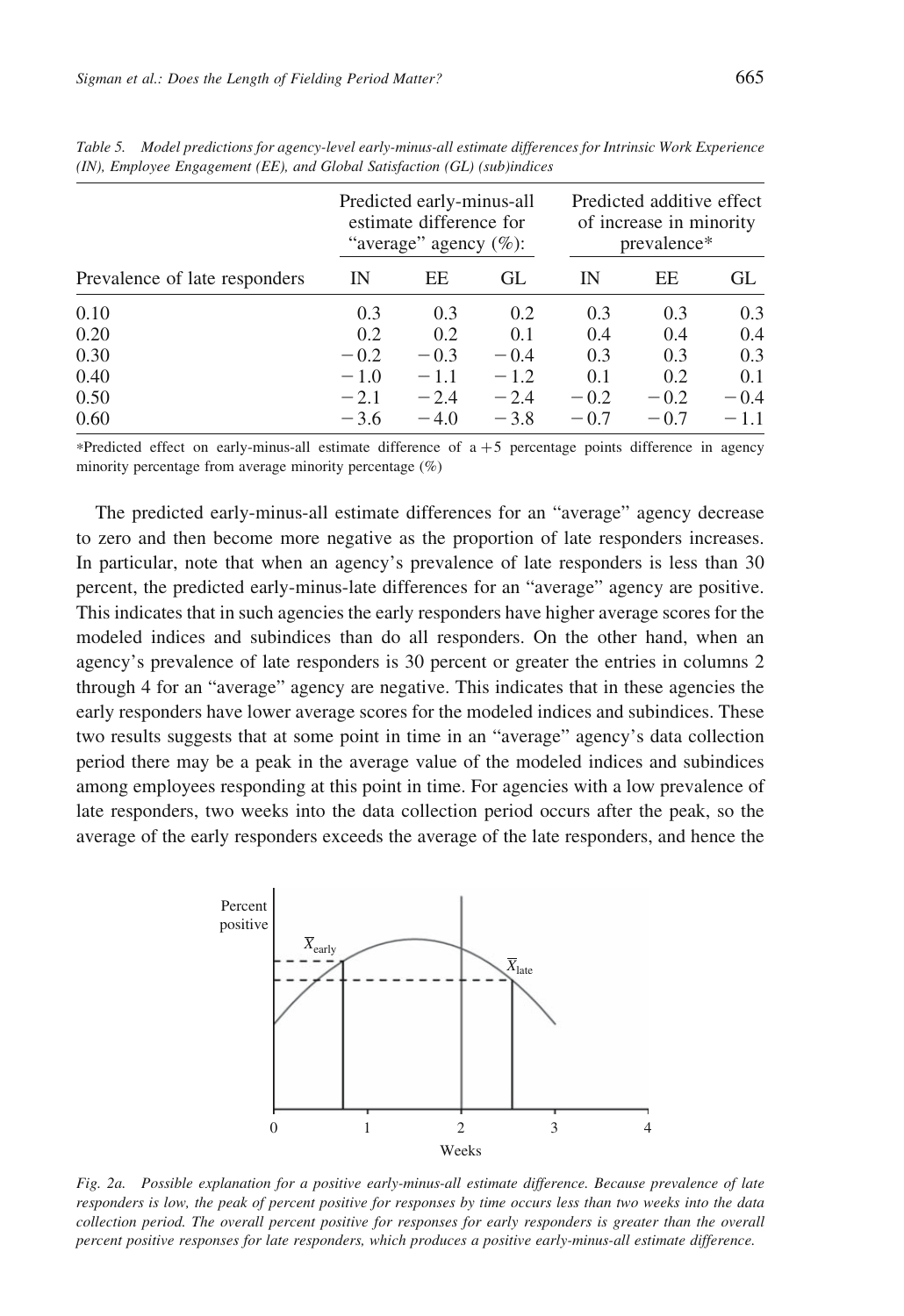early-minus-all estimate difference is positive (see Figure 2a). On the other hand, for agencies with a high prevalence of late responders, two weeks into the data collection period occurs before the peak, so the average of the early responders is less than the average of the late responders, and hence the early-minus-all estimate difference is negative (see Figure 2b).

Columns 5 through 7 of Table 5 predict the additive effect on early-minus-all estimate differences resulting from an agency's minority percentage differing by  $+5$  percentage points from the unweighted all-agency average minority percentage. These results predict the difference in early-minus-all estimate differences between a particular agency and an "average" agency, where the particular agency's minority percentage differs by  $+5$ percentage points from the minority percentage for the "average" agency. These results predict that the particular agency's early-minus-all estimate differences will be more positive for a low prevalence of late responders and will be more negative for a high prevalence of late responders. In particular, for agency prevalences of late responders less than 50 percent, the predicted early-minus-all differences in columns 5 through 7 are positive. This indicates that among those agencies in which 50 percent or fewer of the agency's responding employees responded in the first two weeks, the agencies with a higher proportion of minorities compared to the "average" agency will have more positive early-minus-all differences in the modeled indices and subindices than the "average" agency. For agency prevalences of late responders of 50 percent or greater, however, the predicted early-minus-all estimate differences in columns 5 through 7 of Table 5 are negative. This indicates that among agencies in which 50 percent or fewer of the agency's responding employees responded in the first two weeks, the agencies with higher proportions of minorities compared to the "average" agency will have more negative early-minus-all estimate differences in the modeled indices and subindices.

Table 6 examines the predicted early-minus-all estimate differences for an "average" agency and the additive effect of an increase in agency-average length of service for the Supervisors subindex model. Column 2 of Table 6 contains the predictions for different prevalences of late responders for an "average" agency – that is, an agency in which all of its demographic characteristics are equal to the unweighted all-agency average of the



Fig. 2b. Possible explanation for a negative early-minus-all estimate effect. Because the prevalence of late responders is high, the peak of percent positive for responses by time occurs more than two weeks into the data collection period. The overall percent positive for responses for early responders is less than the overall percent positive for responses for late responders, which produces a negative early-minus-all estimate difference.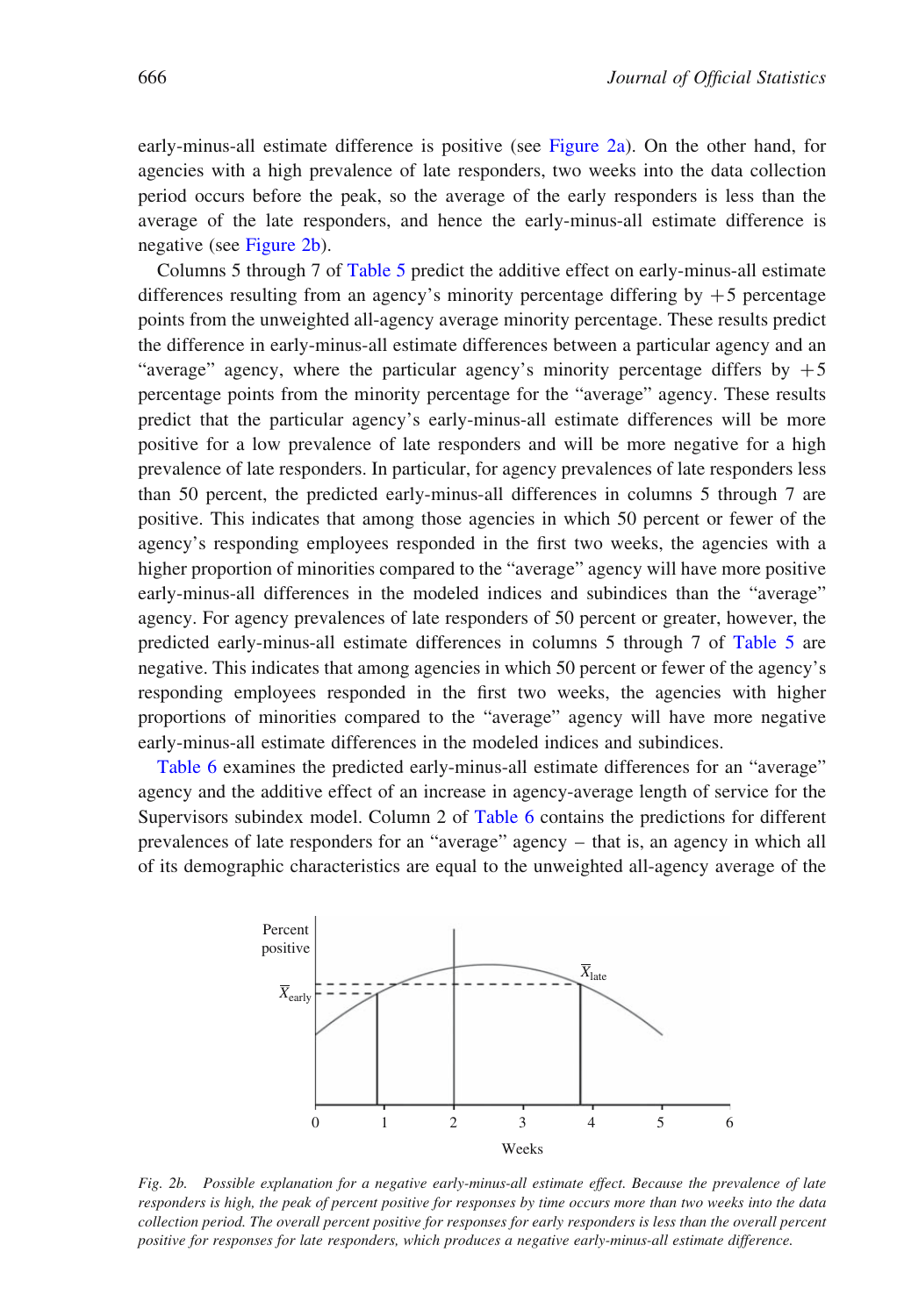| Prevalence of<br>late responders | Predicted early-minus-all<br>estimate difference for<br>"average" agency $(\%)$ : | Predicted additive<br>effect of increase in<br>agency average federal<br>length of service* |
|----------------------------------|-----------------------------------------------------------------------------------|---------------------------------------------------------------------------------------------|
| 0.10                             | 0.4                                                                               | $-0.8$                                                                                      |
| 0.20                             | 0.3                                                                               | $-1.3$                                                                                      |
| 0.30                             | $-0.1$                                                                            | $-1.3$                                                                                      |
| 0.40                             | $-0.9$                                                                            | $-1.0$                                                                                      |
| 0.50                             | $-2.1$                                                                            | $-0.3$                                                                                      |
| 0.60                             | $-3.7$                                                                            | 0.9                                                                                         |

Table 6. Model predictions for agency-level early-minus-all estimate differences for supervisors subindex

\* Effect of þ5 years difference in agency average federal length of service (LOS) from average LOS averaged over all agencies (%)

demographic characteristics. For a particular value of an agency's prevalence of late responders, the predicted values of the early-minus-all estimate differences in Column 2 of both Table 5 and Table 6 are very close to each other, with the predicted values becoming more negative as the prevalence of late responders increases. Column 3 of Table 6 contains the predicted effects on early-minus-all estimate differences resulting from an agency's average of employees' length of federal service differing by  $+5$  years from the unweighted all-agency average of employee's length of federal service. Note that the sum of columns 2 and 3 is negative. This suggests that for agencies in which the average length of federal service differs by at least  $+5$  years from that for the "average" agency, the point in time of the peak value of the Supervisors subindex for responding employees occurs after the first two weeks of data collection, or maybe there is no peak, with the average percent positive of responding employees increasing with time.

## 4.5. Relationships between Agency-Level Early-Minus-All Estimate Differences and Levels of Early-Responder and All-Responder Estimates

In Subsection 4.2, we observed that smaller percent positive values for the governmentwide indices and subindices for both early responders and all responders were associated with more negative early-minus-all estimate differences. To determine if this also held at the agency level, we developed an agency-level model for each (sub)index to predict early-minus-all estimate differences from early-responder estimates as well as a model to predict early-minus-all estimate differences from all-responder estimates. The right-hand side of these models contained an intercept and either the early-responder estimate or the all-responder estimate multiplied by a slope coefficient:

$$
E^{(i)} = intercept_{early}^{(i)} + slope_{early}^{(i)} \bar{X}_{early}^{(i)} + error_{early}^{(i)}
$$

and

$$
E^{(i)} = intercept_{late}^{(i)} + slope_{late}^{(i)} \bar{X}_{late}^{(i)} + error_{late}^{(i)}.
$$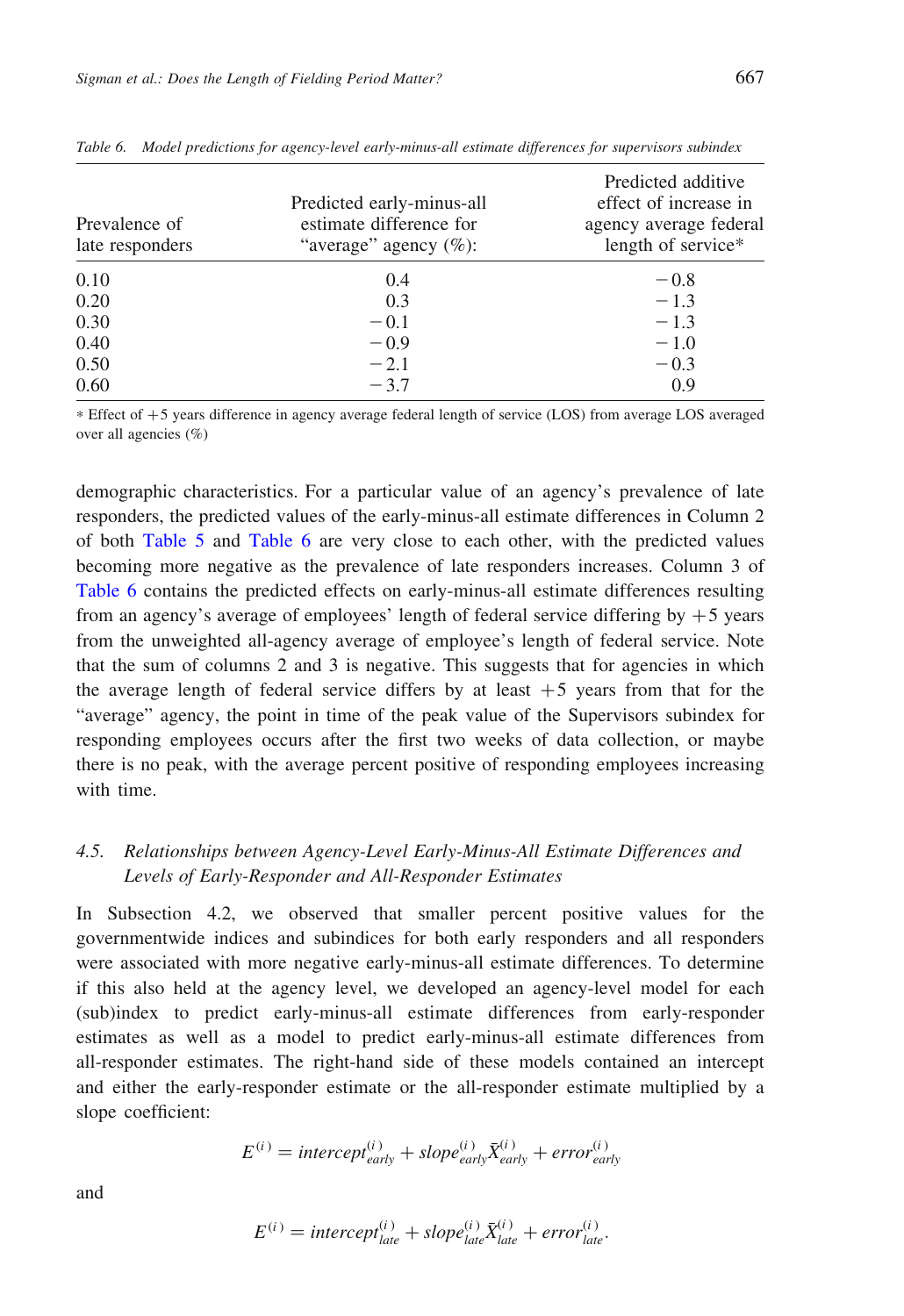|                               |                                 | Slope coefficients              |                                | Adjusted $R^2$ values           |                                 |
|-------------------------------|---------------------------------|---------------------------------|--------------------------------|---------------------------------|---------------------------------|
| $(Sub-)Index$                 | Early-<br>responder<br>estimate | $All-$<br>responder<br>estimate | Agency<br>charact-<br>eristics | Early-<br>responder<br>estimate | $All-$<br>responder<br>estimate |
| Employee engagement           | 0.13                            | 0.12                            | 0.63                           | 0.42                            | 0.26                            |
| Leaders lead                  | 0.11                            | 0.10                            | 0.56                           | 0.42                            | 0.28                            |
| Intrinsic work<br>experiences | 0.14                            | 0.11                            | 0.61                           | 0.33                            | 0.14                            |
| Supervisors                   | 0.12                            | 0.09                            | 0.58                           | 0.26                            | 0.09                            |
| Global satisfaction           | 0.11                            | 0.09                            | 0.61                           | 0.29                            | 0.13                            |

Table 7. Slope coefficients and  $R^2$  values for predicting early-minus-all differences

The intercepts and slope coefficients were statistically significant ( $p \le 0.05$ ) in all of the models for predicting early-minus-all estimate differences from early-responder or all-responder estimates.

Table 7 contains the values of the estimated slope coefficients and compares the  $R^2$ values to those for the models discussed in the preceding section in which early-minus-all differences were predicted from agency characteristics. The estimated slope coefficients for predicting early-minus-all estimate differences from early-responder estimates are between 0.11 and 0.14, with the largest being for Intrinsic Work Experience. Hence, on average if two agencies' early-responder estimates for Intrinsic Work Experience differ by five percentage points, then their corresponding all-responder estimates will differ by  $5*(1 + 0.14) = 7$  percentage points.

The estimated slope coefficients for predicting early-minus-all estimate differences from the all-responder estimates are slightly smaller, ranging between 0.09 and 0.12, with largest being for Employee Engagement. Hence, on average, if two agencies' all-responder estimates for Employee Engagement differ by eight percentage points, then their corresponding early-responder estimate will differ by  $8*(1 - 0.12) = 7$  percentage points. Tables 4, 5, and 6 indicate that the variation across agencies in early-minus-all differences can be explained by variation in agency characteristics. Table 7, on the other hand, indicates that variation across agency in early-minus-all differences can be explained by the variation in agency-level estimates calculated from early responders or, alternatively, in the estimates calculated from all responders.

## 5. Conclusions

This article explored the impact of shortening the fielding period of the FEVS using the results from a subset of 30 agencies participating in the 2011 FEVS. If the FEVS data collection period were to be shortened to two weeks and no other changes were made to the timing of FEVS survey administration activities, the analyses conducted suggest that the response rate, the demographic profile of respondents, and the survey estimates for the Employee Engagement and Global Satisfaction indices could change significantly.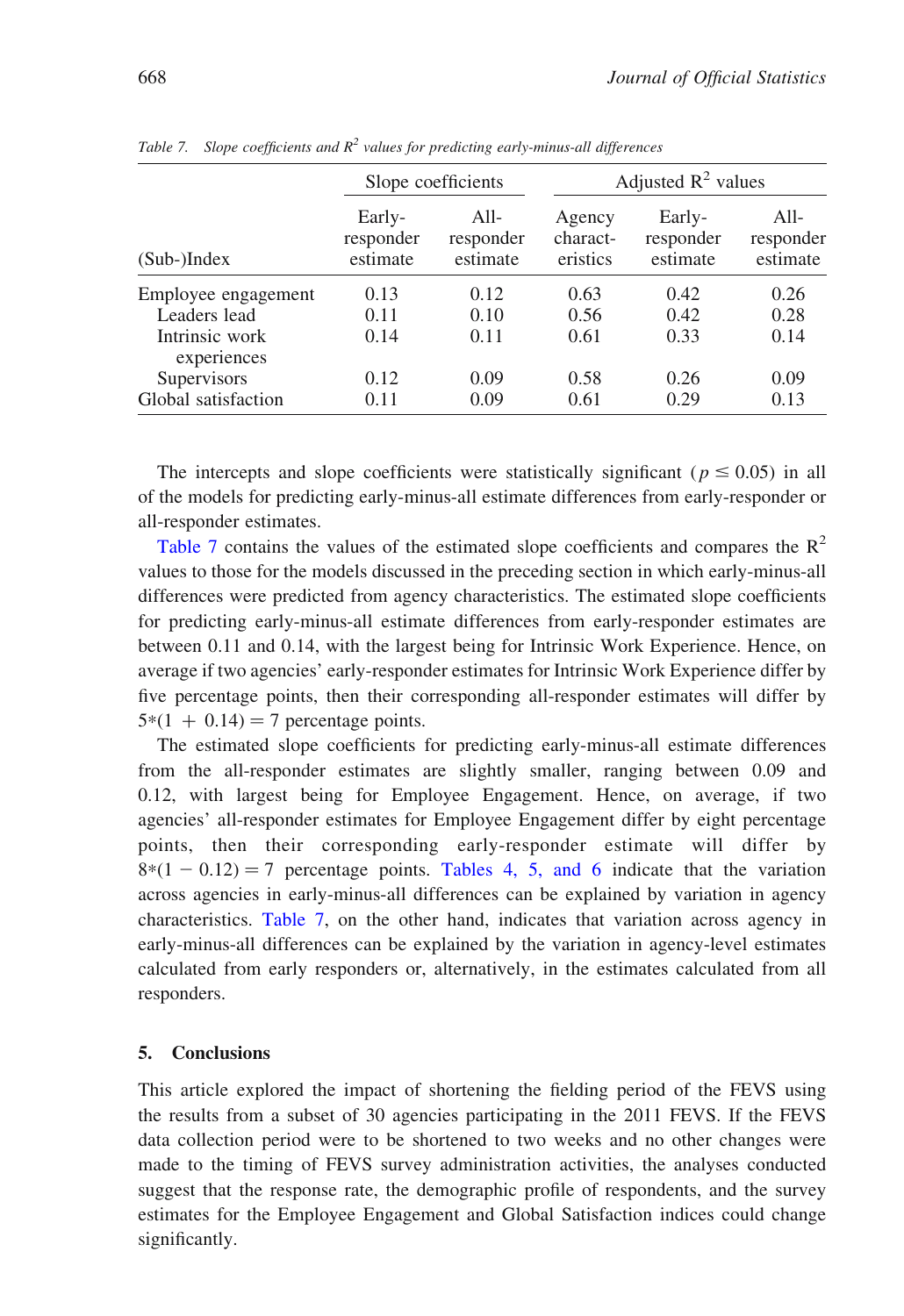By shortening the survey fielding period, fewer employees would have the chance to respond. The number of completed surveys for the 2011 FEVS would have been reduced by approximately 41 percentage points (ranging from 14 percent to 57 percent across agencies). However, it is unclear whether a reduction of this magnitude would be observed in practice in future FEVS administrations. One potential reason is that sampled employees receive a barrage of tailored notifications indicating the fielding period is about to end, which generally results in a surge of completed surveys. This study artificially shortened the fielding period without attempting to account for the effect of a pending deadline. Further research could explore ways to model and incorporate this effect into the process of estimating early-minus-all percent positive differences.

The demographic profiles of those who responded in the first two weeks (early responders) were significantly different from late responders. Early responders were more likely to be nonminority employees, female employees, older employees, or employees who intend to leave their current position for another job either within or outside the government. The late responders were more likely to be higher-grade employees, supervisors, executives, male employees, and younger employees.

In addition to demographic profile differences, shortening the fielding period results in a decrease of governmentwide percent positive estimates and associated indices, with changes in percent positive estimates ranging between  $-1.76$  percent and  $-1.13$ percent depending on the index. However, the relationship is not straightforward and uniform. These differences are influenced by the apportionment of early/late responders and the prevalence of longer tenured and/or nonminority employees. If an agency has a higher proportion of early responders, it tends to have higher percent positive estimates, on average. As the share of late responders increases, the percent positive estimates tend to be lower, as calculated from only the early responders. This translates to the indices, which are simple averages of the percent positive estimates. For example, with the Global Satisfaction and Employee Engagement indices as well as the Intrinsic Work Experience subindex, there was an additive impact associated with the proportion of minority employees in the agency. If an agency has a lower proportion of late responders and a higher proportion of minorities, the early responders will tend to yield higher average percent positive estimates and (sub)index scores. For the Supervisors subindex, an opposite relationship was found for length of service in the federal government. Almost regardless of the proportion of late responders, if an agency has an average length of federal services  $+5$  years from the average agency, the early responders will tend to have lower average percent positive estimates on the indices. Lastly, further analysis showed that an item's percent positive estimate itself seems to impact the magnitude of the earlyminus-all difference. Specifically, the smaller the percent positive estimate, the more negative the difference.

Despite many of the factors discussed above falling outside the survey sponsor's locus of control, one general best practice recommendation appears to emerge from scrutinizing the data in Appendix A. Although not explicitly stated elsewhere in the article, there is clearly a positive association between an agency's prevalence of early responders and its overall response rate. Therefore, it seems plausible that efforts to boost the overall response rate could, in turn, boost the portion of employees who respond promptly, thereby tempering some of the noted item score differentials and reintroducing the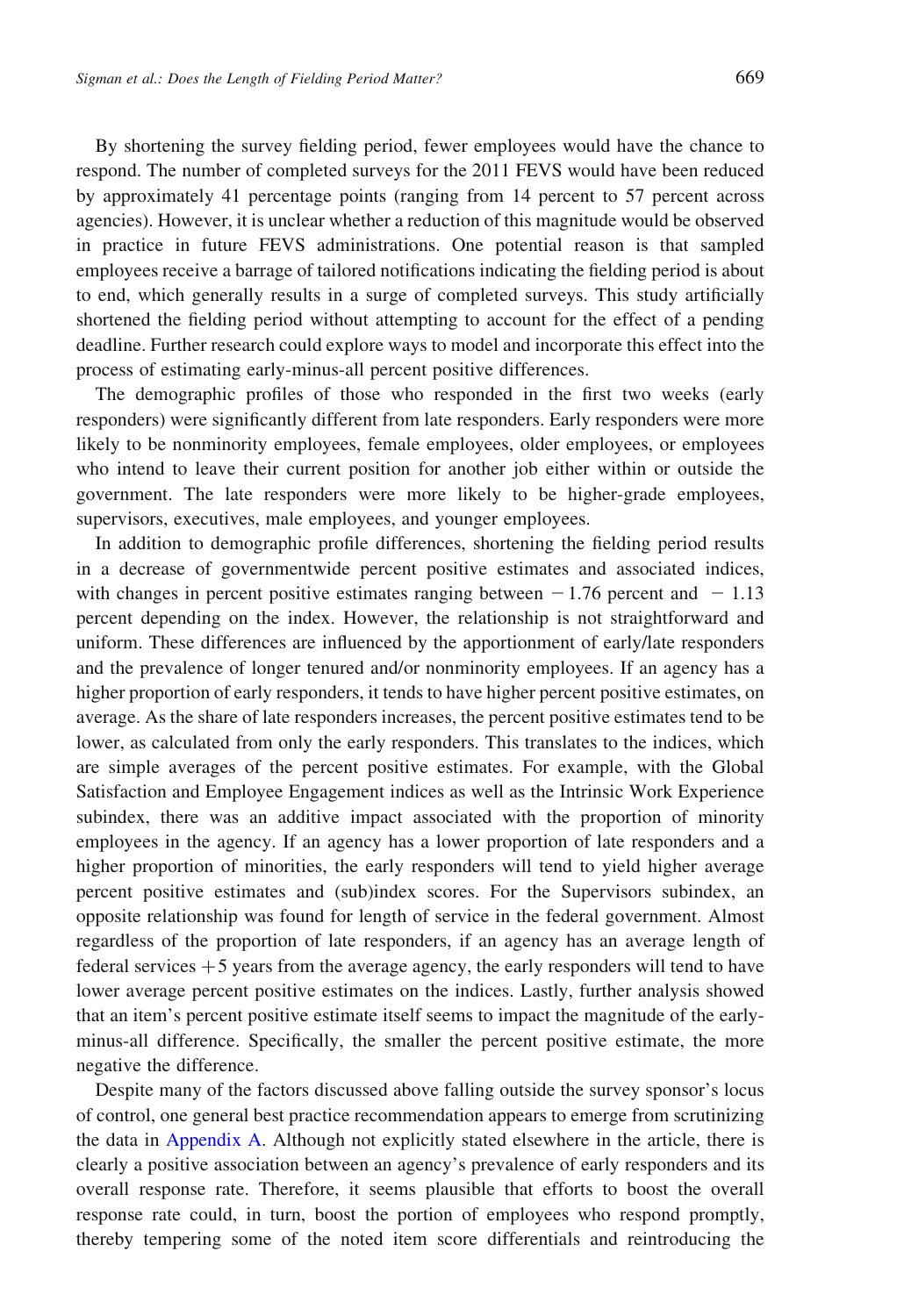possibility of a shortened fielding period. From our own practical experience conducting employee surveys, we find that the agencies consistently generating higher response rates are those in which senior officials aggressively publicize the survey via internal agency correspondence and other pertinent media outlets to reach as many employees as possible in the weeks immediately preceding the survey launch. Because many of these surveys are recurring, as is the case with the FEVS, another critical element is to communicate specific actions taken as a result of a prior survey administration. This helps foster a sense of employee empowerment in taking the survey, a belief that the feedback provided will be used to drive organizational change. An item can be included on the survey instrument to help gauge the organization's success in this regard. For example, an item was added to the FEVS instrument in 2010, asking employees about their agreement with the statement "I believe the results of this survey will be used to make my agency a better place to work."

In conclusion, this article presents evidence, based on the 2011 FEVS survey administration, that reducing the field period to two weeks would have ramifications for the response rates, the demographic profile for those responding during that time frame, and the attitudinal measures and aggregates thereof estimated by the survey. Although it was the first known comparison of early versus late responders in a self-administered employee survey of our population of interest, U.S. government employees, it follows a long tradition of similar analyses in the survey methodology literature. In addition, there is a wide body of survey literature on the causes and correlates of the decision to respond to a survey (Groves and Couper 1998), attempts to tailor contact attempts to maximize response (Kreuter 2013; Weeks 1987; Wagner 2013), as well as sociological (Dillman et al. 2009) and psychological (Groves et al. 2000) factors associated with survey participation. We feel that studies such as ours would benefit greatly if this literature were expanded to not only explain the dichotomy of whether one ultimately ignores or answers the call to participate in a survey, but the point during the fielding period when one makes his or her final decision.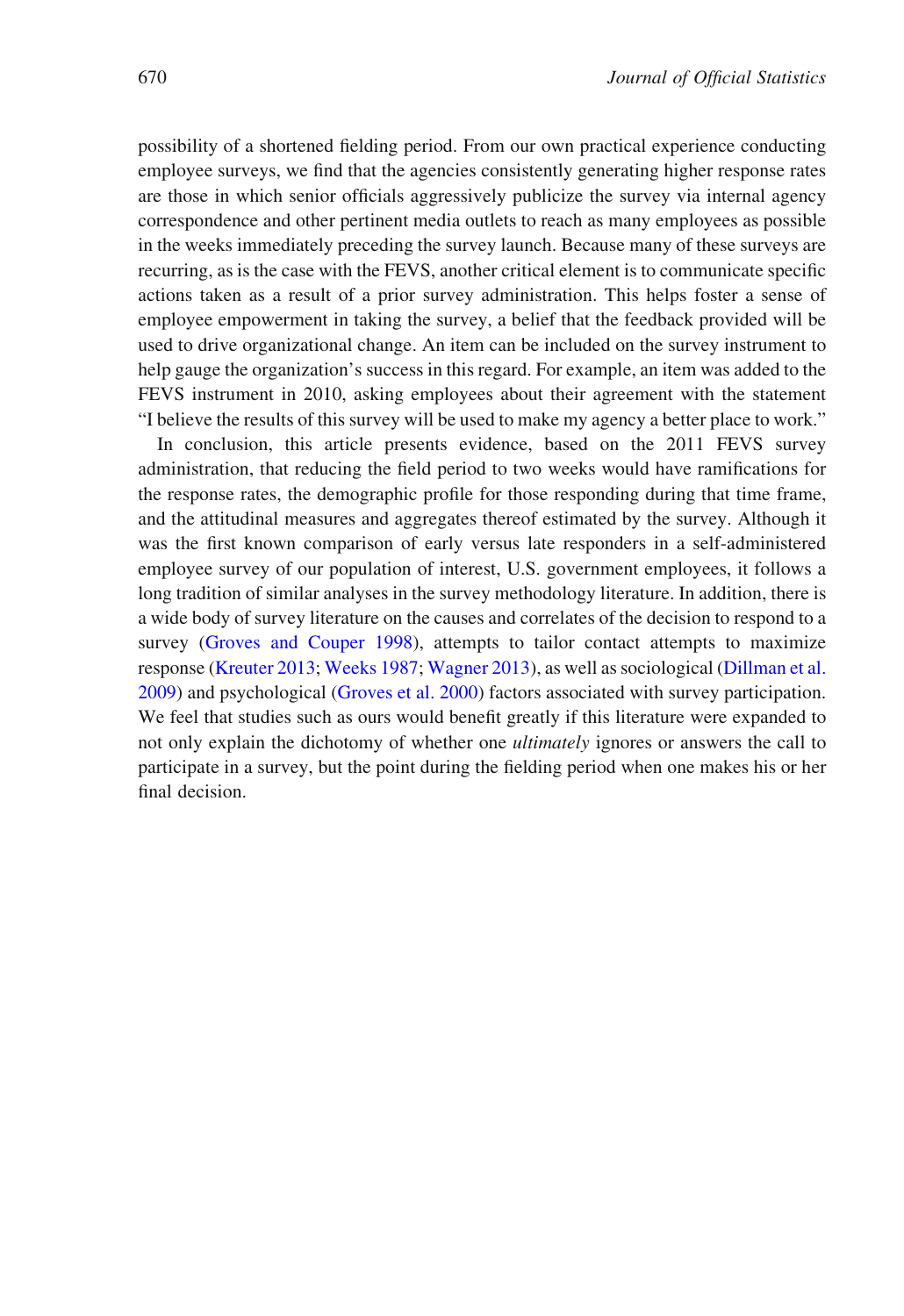| Agency                                                                     | Fielding<br>lengths<br>(weeks)<br>period | respondents<br>Total<br>count of | response<br>rate <sup>2</sup><br>Overall                                                                                                                                                                                                                                                                                                                                                                                            | respondents<br>Count<br>of early <sup>1</sup> | respondents<br>of early<br>Percent                                                                           | respondent<br>response<br>Early<br>rate          |
|----------------------------------------------------------------------------|------------------------------------------|----------------------------------|-------------------------------------------------------------------------------------------------------------------------------------------------------------------------------------------------------------------------------------------------------------------------------------------------------------------------------------------------------------------------------------------------------------------------------------|-----------------------------------------------|--------------------------------------------------------------------------------------------------------------|--------------------------------------------------|
| Broadcasting Board of Governors                                            |                                          |                                  |                                                                                                                                                                                                                                                                                                                                                                                                                                     |                                               |                                                                                                              |                                                  |
| Department of Agriculture                                                  |                                          |                                  |                                                                                                                                                                                                                                                                                                                                                                                                                                     |                                               |                                                                                                              |                                                  |
| Department of Commerce                                                     |                                          | 1,089<br>14,375<br>18,069        | $\begin{array}{l} \mathcal{S} \; \mathcal{X} \; \mathcal{Y} \; \mathcal{Y} \; \mathcal{Y} \; \mathcal{Y} \; \mathcal{Y} \; \mathcal{Y} \; \mathcal{Y} \; \mathcal{Y} \; \mathcal{Y} \; \mathcal{Y} \; \mathcal{Y} \; \mathcal{Y} \; \mathcal{Y} \; \mathcal{Y} \; \mathcal{Y} \; \mathcal{Y} \; \mathcal{Y} \; \mathcal{Y} \; \mathcal{Y} \; \mathcal{Y} \; \mathcal{Y} \; \mathcal{Y} \; \mathcal{Y} \; \mathcal{Y} \; \mathcal{Y$ | 511<br>0,687<br>0,776<br>0,742<br>5.742       | A 6 4 8 6 7 5 9 8 9 8 9 8 9 9 7 8 4 9 9 4 7 6 9 8 7 7<br>9 6 4 8 6 7 9 9 9 9 9 8 9 9 9 7 9 7 9 9 9 9 7 9 9 7 | のようにゅうりゅうにつういういうとうしょういう。<br>こうこうかいしょういういういうこういう。 |
| Department of Education                                                    |                                          |                                  |                                                                                                                                                                                                                                                                                                                                                                                                                                     |                                               |                                                                                                              |                                                  |
| Department of Energy                                                       |                                          |                                  |                                                                                                                                                                                                                                                                                                                                                                                                                                     |                                               |                                                                                                              |                                                  |
| Department of Health and Human Services                                    |                                          |                                  |                                                                                                                                                                                                                                                                                                                                                                                                                                     |                                               |                                                                                                              |                                                  |
| Department of Homeland Security                                            |                                          |                                  |                                                                                                                                                                                                                                                                                                                                                                                                                                     |                                               |                                                                                                              |                                                  |
| ban Development<br>Department of Housing and Url                           |                                          |                                  |                                                                                                                                                                                                                                                                                                                                                                                                                                     |                                               |                                                                                                              |                                                  |
| Department of Justice                                                      |                                          |                                  |                                                                                                                                                                                                                                                                                                                                                                                                                                     |                                               |                                                                                                              |                                                  |
| Department of Labor                                                        |                                          |                                  |                                                                                                                                                                                                                                                                                                                                                                                                                                     |                                               |                                                                                                              |                                                  |
| Department of State                                                        |                                          |                                  |                                                                                                                                                                                                                                                                                                                                                                                                                                     |                                               |                                                                                                              |                                                  |
| Department of the Interior                                                 |                                          |                                  |                                                                                                                                                                                                                                                                                                                                                                                                                                     |                                               |                                                                                                              |                                                  |
| Department of the Treasury                                                 |                                          |                                  |                                                                                                                                                                                                                                                                                                                                                                                                                                     |                                               |                                                                                                              |                                                  |
| Department of Transportation                                               |                                          |                                  |                                                                                                                                                                                                                                                                                                                                                                                                                                     |                                               |                                                                                                              |                                                  |
| Department of Veterans Affairs                                             |                                          |                                  |                                                                                                                                                                                                                                                                                                                                                                                                                                     |                                               |                                                                                                              |                                                  |
|                                                                            |                                          |                                  |                                                                                                                                                                                                                                                                                                                                                                                                                                     |                                               |                                                                                                              |                                                  |
| Environmental Protection Agency<br>Equal Employment Opportunity Commission |                                          |                                  |                                                                                                                                                                                                                                                                                                                                                                                                                                     |                                               |                                                                                                              |                                                  |
| General Services Administration                                            |                                          |                                  |                                                                                                                                                                                                                                                                                                                                                                                                                                     |                                               |                                                                                                              |                                                  |
| Administration<br>National Aeronautics and Space                           |                                          |                                  |                                                                                                                                                                                                                                                                                                                                                                                                                                     |                                               |                                                                                                              |                                                  |
| Administration<br>National Archives and Records                            |                                          |                                  |                                                                                                                                                                                                                                                                                                                                                                                                                                     |                                               |                                                                                                              |                                                  |
|                                                                            |                                          |                                  |                                                                                                                                                                                                                                                                                                                                                                                                                                     |                                               |                                                                                                              |                                                  |
| Nuclear Regulatory Commission<br>Office of Personnel Management            |                                          |                                  |                                                                                                                                                                                                                                                                                                                                                                                                                                     |                                               |                                                                                                              |                                                  |
| Small Business Administration                                              |                                          |                                  |                                                                                                                                                                                                                                                                                                                                                                                                                                     |                                               |                                                                                                              |                                                  |
| Social Security Administration                                             |                                          |                                  |                                                                                                                                                                                                                                                                                                                                                                                                                                     |                                               |                                                                                                              |                                                  |
|                                                                            |                                          |                                  |                                                                                                                                                                                                                                                                                                                                                                                                                                     |                                               |                                                                                                              |                                                  |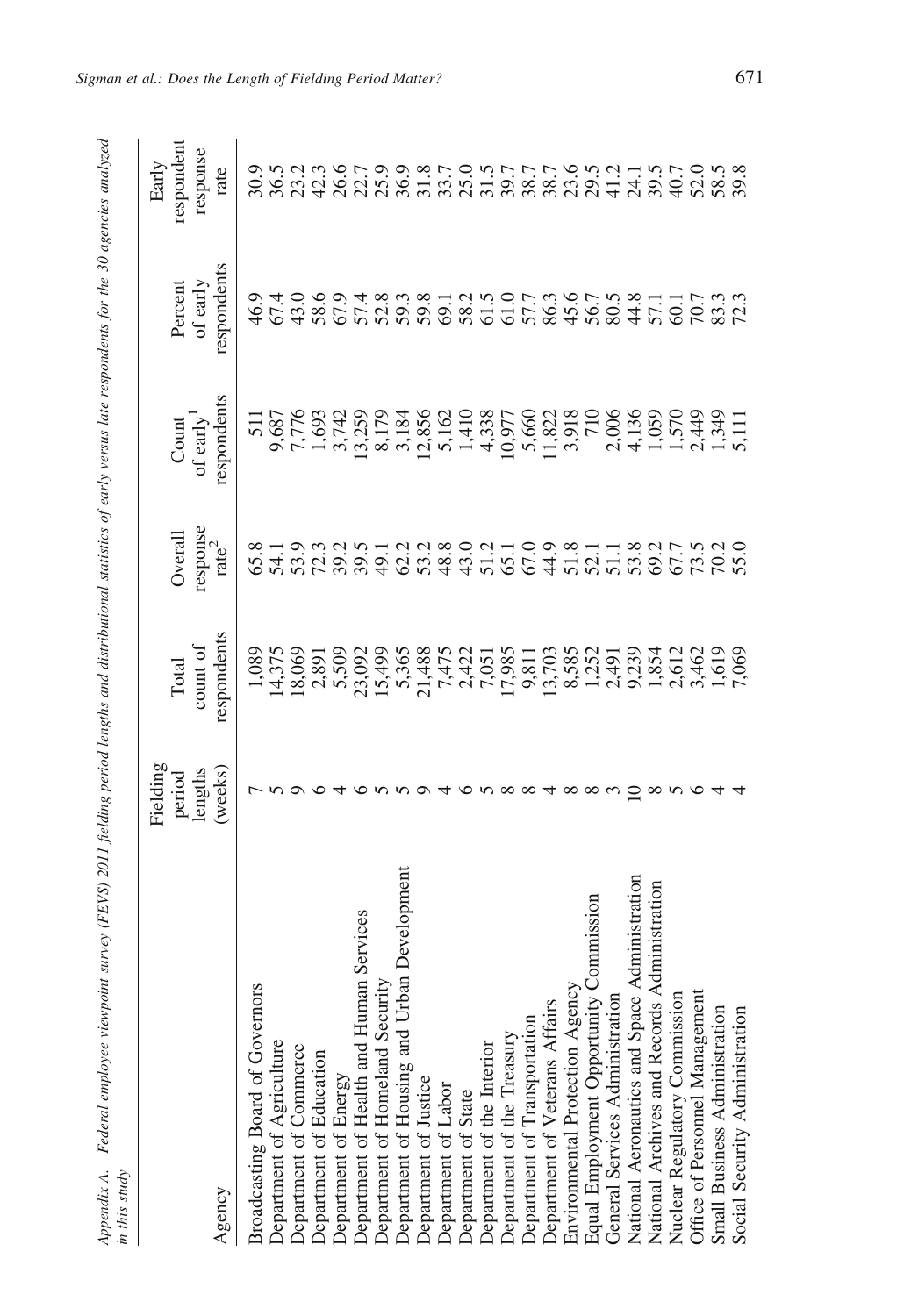| Appendix A. Continued                                                                                                                                          |                                          |                                                                                                                   |                                          |                                                                                                 |                                    |                                         |
|----------------------------------------------------------------------------------------------------------------------------------------------------------------|------------------------------------------|-------------------------------------------------------------------------------------------------------------------|------------------------------------------|-------------------------------------------------------------------------------------------------|------------------------------------|-----------------------------------------|
| Agency                                                                                                                                                         | Fielding<br>period<br>lengths<br>lengths | Total<br>count of<br>respondents                                                                                  | Overall<br>response<br>rate <sup>2</sup> | $\begin{array}{c}\n\text{Count} \\ \text{of } \text{early}^1 \\ \text{espondents}\n\end{array}$ | Percent<br>of early<br>respondents | Early<br>respondent<br>response<br>rate |
| U.S. Agency for International Development                                                                                                                      |                                          |                                                                                                                   |                                          |                                                                                                 |                                    |                                         |
| U.S. Army Corps of Engineers                                                                                                                                   |                                          |                                                                                                                   | 0.0.40.0.0.9<br>0.842.90.9<br>0.942.90.9 |                                                                                                 | ersente<br>1980<br>1985            |                                         |
| U.S. Department of the Air Force                                                                                                                               |                                          |                                                                                                                   |                                          |                                                                                                 |                                    |                                         |
| U.S. Department of the Army                                                                                                                                    |                                          |                                                                                                                   |                                          |                                                                                                 |                                    |                                         |
| U.S. Department of Defense Fourth Estate                                                                                                                       |                                          |                                                                                                                   |                                          |                                                                                                 |                                    |                                         |
| U.S. Department of the Navy                                                                                                                                    |                                          |                                                                                                                   |                                          |                                                                                                 |                                    |                                         |
| Totals                                                                                                                                                         |                                          | $\begin{array}{c} 1,243 \\ 3,897 \\ 8,757 \\ 8,911 \\ 14,911 \\ 8,003 \\ 12,469 \\ 12,287 \\ 253,287 \end{array}$ |                                          |                                                                                                 |                                    | 214645281<br>41465282                   |
| la a serie de la componenta de la designación de la contradición de la componenta de la contradició<br>l A a saile an an ainm in dafan da an an an a<br>Notes: |                                          |                                                                                                                   |                                          |                                                                                                 |                                    |                                         |

<sup>1</sup>An early respondent is defined as one who completes the survey within the first two weeks of the agency fielding period<br><sup>2</sup>Response rate calculated using RR3 of the American Association of Public Opinion Research (AAPOR 1An early respondent is defined as one who completes the survey within the first two weeks of the agency fielding period 2Response rate calculated using RR3 of the American Association of Public Opinion Research (AAPOR)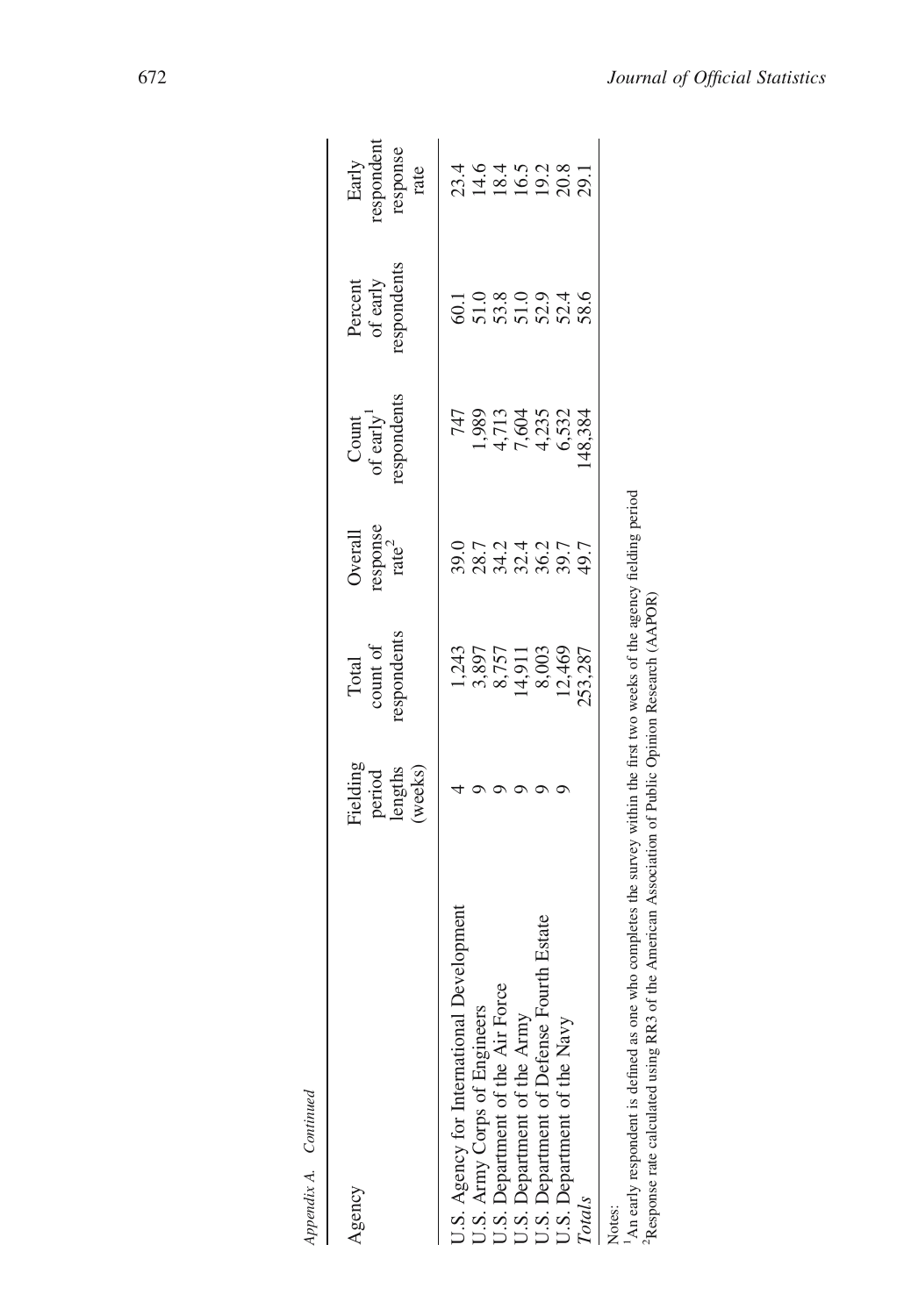## 6. References

- American Association for Public Opinion Research. 2009. Standard Definitions: Final Dispositions of Case Codes and Outcome Rates for Surveys. Sixth Edition. Available at: [http://www.aapor.org/Content/NavigationMenu/ResourcesforResearchers/](http://www.aapor.org/Content/NavigationMenu/ResourcesforResearchers/StandardDefinitions/StandardDefinitions2009new.pdf) [StandardDefinitions/StandardDefinitions2009new.pdf](http://www.aapor.org/Content/NavigationMenu/ResourcesforResearchers/StandardDefinitions/StandardDefinitions2009new.pdf) (accessed January 27, 2014).
- Baruch, Y. and B.C. Holtom. 2008. "Survey Response Rate Levels and Trends in Organizational Research." Human Relations 61: 1139–1160. DOI: [http://dx.doi.org/10.](http://dx.doi.org/10.1177/0018726708094863) [1177/0018726708094863](http://dx.doi.org/10.1177/0018726708094863).
- Bates, N. and K. Creighton. 2000. "The Last Five Percent: What Can We Learn from Difficult/Late Interviews?" In Proceedings of the Section on Government Statistics: American Statistical Association, August 13, 2000. 120–125. Alexandria, VA: American Statistical Association.
- Baur, E.J. 1947. "Response Bias in a Mail Survey." Public Opinion Quarterly 11: 595–600. DOI: [http:/dx.doi.org/10.1086/265895.](http:/dx.doi.org/10.1086/265895)
- Borg, I. and T. Tuten. 2003. "Early versus Later Respondents in Intranet-Based, Organizational Surveys." Journal of Behavioral and Applied Management 4: 134–145.
- Carroll, R.J. and D. Ruppert. 1988. Transformation and Weighting in Regression. New York, NY: Chapman and Hall.
- Dillman, D.A., J.D. Smyth, and L.M. Christian. 2009. Internet, Mail, and Mixed-Mode Surveys: The Tailored Design Method, 3<sup>rd</sup> ed. Hoboken, NJ: Wiley.
- Filion, F. 1975. "Estimating Bias Due to Nonresponse in a Mail Survey." Public Opinion Quarterly 39: 482–492. DOI: [http://dx.doi.org/10.1086/268245.](http://dx.doi.org/10.1086/268245)
- Gannon, M.J., J.C. Nothern, and S.J. Carroll. 1971. "Characteristics of Nonrespondents Among Workers." Journal of Applied Psychology 55: 586–588. DOI: [http://dx.doi.org/](http://dx.doi.org/10.1037/h0031907) [10.1037/h0031907.](http://dx.doi.org/10.1037/h0031907)
- Green, K.E. 1991. "Reluctant Respondents: Differences Between Early, Late, and Nonresponders to a Mail Survey." The Journal of Experimental Education 59: 268–276. DOI: <http://dx.doi.org/10.1080/00220973.1991.10806566>.
- Groves, R.M. and M. Couper. 1998. Nonresponse in Household Interview Surveys. New York, NY: Wiley. DOI: [http://dx.doi.org/10.1002/9781118490082.index.](http://dx.doi.org/10.1002/9781118490082.index)
- Groves, R.M., E. Singer, and A. Corning. 2000. "Leverage-Saliency Theory of Survey Participation: Description and an Illustration." Public Opinion Quarterly 64: 299–308. DOI: <http://dx.doi.org/10.1086/317990>.
- De Leeuw, E. and W. de Heer. 2002. "Trends in Household Survey Nonresponse: a Longitudinal and International Comparison." In Survey Nonresponse, edited by Robert M. Groves, et al. New York, NY: Wiley. DOI: [http://dx.doi.org/10.1093/poq/nfl033.](http://dx.doi.org/10.1093/poq/nfl033)
- Ellis, R.A., C.M. Endo, and J.M. Armer. 1970. "The Use of Potential Nonrespondents for Studying Nonresponse Bias." Pacific Sociological Review 13: 103–109. DOI: [http://dx.](http://dx.doi.org/10.2307/1388313) [doi.org/10.2307/1388313](http://dx.doi.org/10.2307/1388313).
- Erickson, T.J. 2005. "The  $21<sup>st</sup>$  Century Workplace: Preparing for Tomorrow's Employment Trends Today." (Testimony submitted before the U.S. Senate Committee on Health, Education, Labor, and Pensions, May 26, 2005). Available at: [http://www.](http://www.help.senate.gov/hearings/index.cfm?year=2005&month=05) [help.senate.gov/hearings/index.cfm?year](http://www.help.senate.gov/hearings/index.cfm?year=2005&month=05)=2005&month=05 (accessed December 2012).